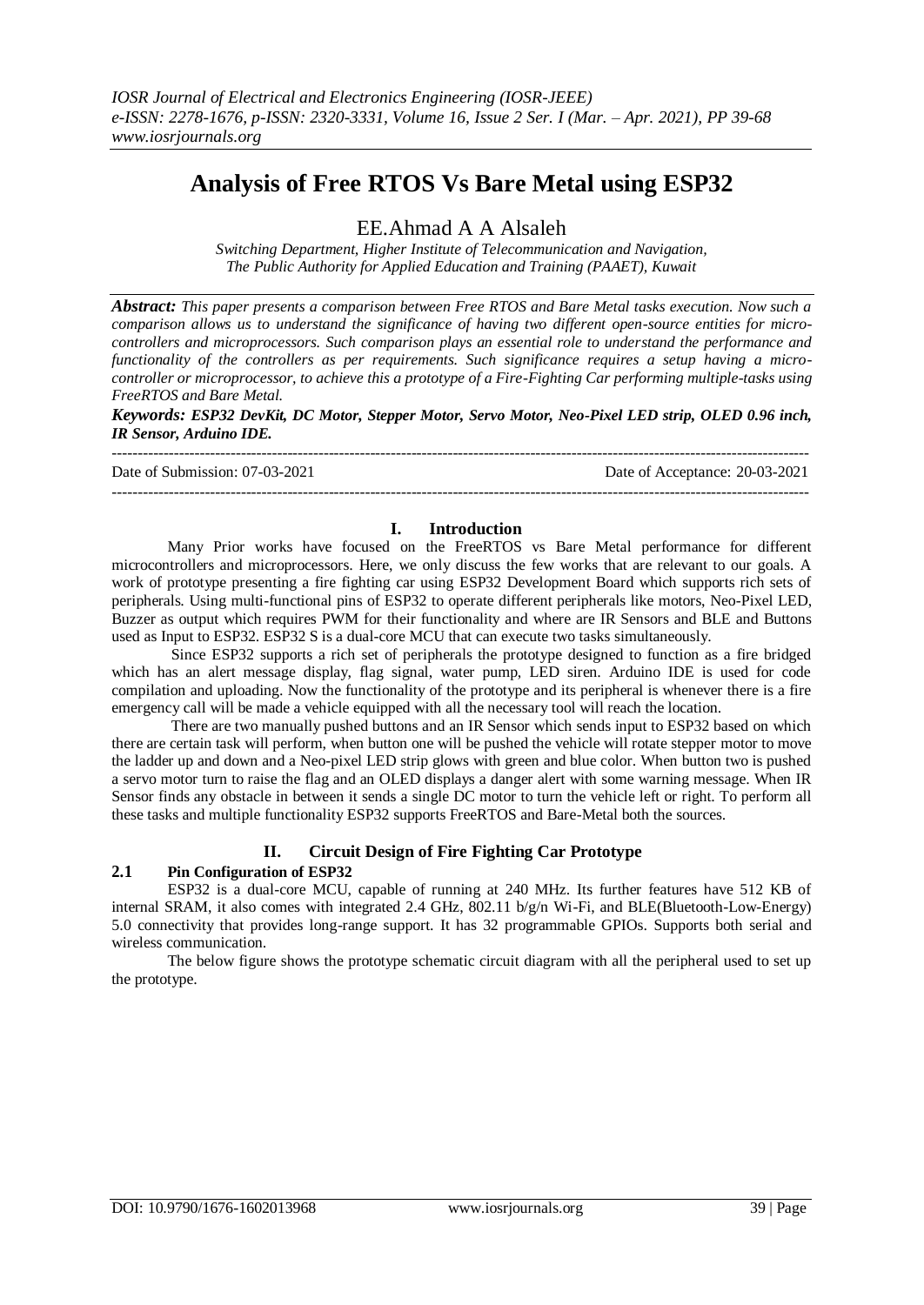

**Figure 1.** Equivalent Circuit diagram of Prototype

## **2.2 Free RTOS**

Free RTOS is a real-time operating system (RTOS) for any microcontroller or small microprocessors. FreeRTOS is designed to be small and simple. The kernel itself consists of only a few C files and supporting libraries. To make it portable and hardware supporting it are written mostly in C, but there are a few assembly functions included mostly in architecture-specific scheduler routines.

FreeRTOS like any other OS provides methods for multiple threads or tasks, mutexes, semaphore, and software timer. For low-power applications, a tick-less mode is provided to utilize the energy. Thread priorities are supported. FreeRTOS applications can be completely statically allocated.



**Figure 2.** FreeRTOS Firmware

# **2.3. Bare Metal**

Writing code for Bare metal is a firmware that can is flashed directly on the bare hardware without having any underlying abstraction layer like operating systems have. Bare-metal programs have a minimal boot loader that use to initiate the processor, clock, and memory and jump to the main program to start the board.

A bare-metal embedded development approach is additionally referred to as super-loops or background systems. As you'll see within the following diagram, an infinite loop is going to be running all the time and every one task are going to be executed sequentially. For instance, if the first Task1 will execute and, then Task2 followed by Task3 and this will continue, until an interrupt event occurs. A microcontroller will stop sequential execution-only there's an interrupt event.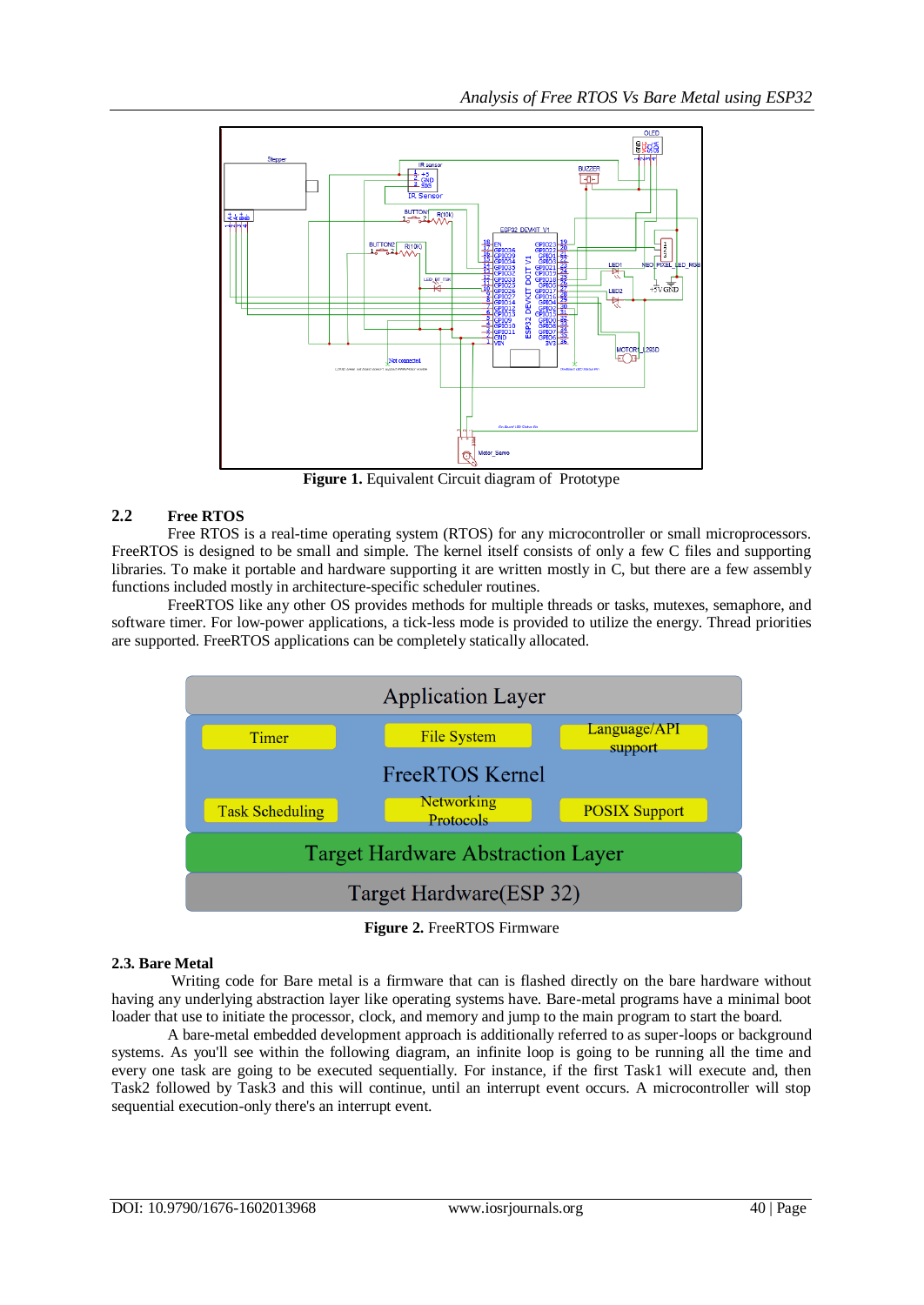

**Figure3**. Bare Metal Firmware

## **III. Analyzing the difference between FreeRTOS and Bare Metal**

As we can see in Figure 2 and Figure 3 there is a difference in execution and scheduling mechanism between FreeRTOS and Bare Metal. To analysis this we executed the same setup code with FreeRTOS APIs and Bare Metal to calculate the execution time and schedule time of all the tasks in the Ideal case and when input is given to those peripherals.

## **3.1IR Sensor**

IR sensor is a device, that emits sunshine to sense some object of the environment. An IR sensor can measure the heat of an object also as detects the motion. Usually, within the spectrum, all the objects radiate some sort of thermal radiation. These sorts of radiations are invisible to our eyes, but the infrared sensor can detect these radiations. the space sensor is often connected to any ADC (the analog-digital converter) channel of the ESP32 module. Here the analog input received by IR Sensor is shipped to the PIN set for it and the sent data is converted to digital input for the task to run the DC(Direct Current) motor as output and the functionality of the motor is to rotate the vehicle.

Attached is the thing file of knowledge collected for the IR Sensor task where input is taken as either LOW $(0)$  or High $(1)$ .



Below is the chart plotted showing Schedule Time and Execution Time difference in FreeRTOS and Bare Metal code:



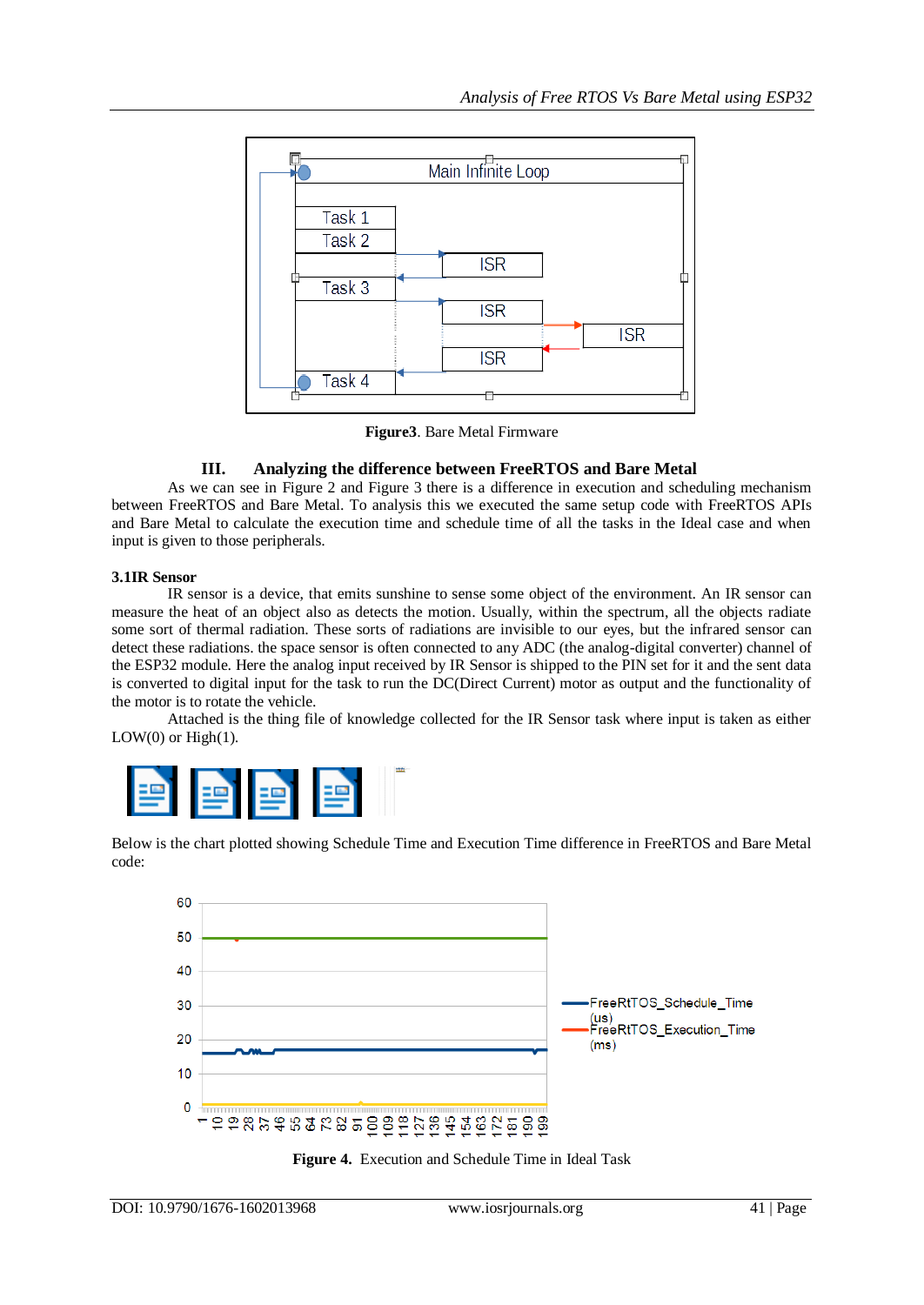

#### **3.2. OLED 0.96 INCH And Servo Motor**

An organic LED (OLED or organic LED), also mentioned as organic electromagnetism (organic EL) diode, could also be a LED (LED) during which the emissive elector-lumination layer could also be a movie of the compound that emits light in response to an electrical current. It can communicate with the microcontroller using the I2C serial communication protocol. While I2C requires only two pins and should be shared with other I2C peripherals. Serial Data Line (SDA) and Serial Clock Line (SCL), pulled up with resistors. Typical voltages used are +5V or +3.3 V, although systems with other voltages are permitted.

A servo motor could also be a kind of motor that can rotate with great precision. This type of motor consists of a circuit that provides feedback on the position of the motor shaft, this feedback allows the servo motors to rotate with great precision. An input to servos to achieve the desired result is done by sending a pulse waveform with variable width also known as pulse width modulated (PWM) wave. A PWM wave is defined by the repetition rate, high time followed by the low time. The percentage of high time/ low time decides the angle of rotation usually the range of servo is 0 to 180 degrees depending upon form factor and manufacturer.

The functionality of OLED and Servo motor is based on the sense that when button1 is getting to be pressed there will be an alert message display that is getting to be shown and a danger flag is getting to be raised. The task is that the mixture of the device working on PWM and I2C communication protocol connected to ESP32 with a set of Pins configured for PWM where all PINS in ESP32 is PWM supporting whereas PIN22 and PIN21 are to support I2C communication.

Attached are the object files of data collected for PWM and I2C communication protocol support by ESP32 using OLED and Servo motor.



Below is the chart plotted showing Schedule Time and Execution Time difference in FreeRTOS and Bare Metal code: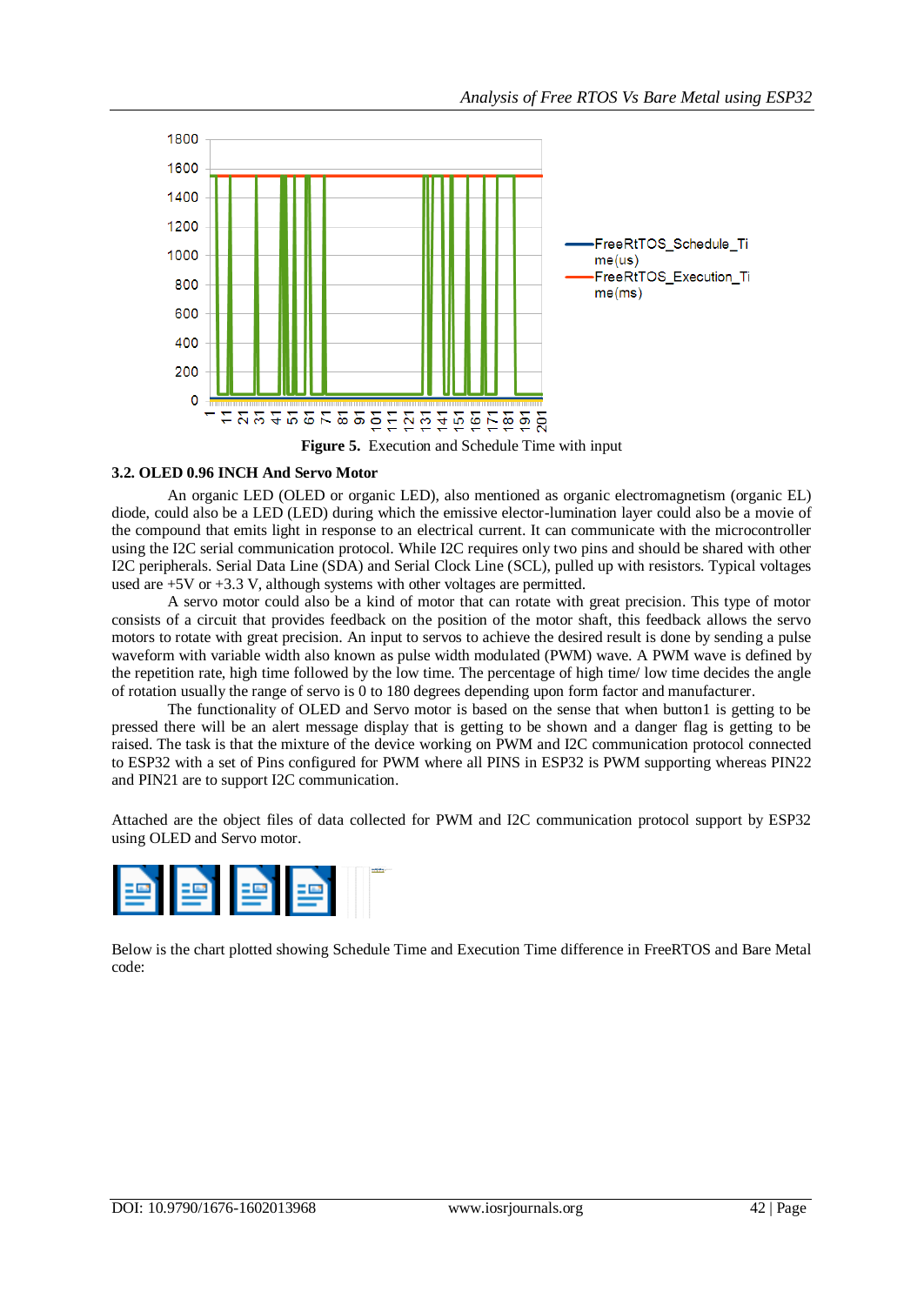

**Figure 6.** Execution and Schedule Time in Ideal Task



**Figure 7.** Execution and Schedule Time with Input

## **3.3 Neo-pixel LED(RGB) and Stepper Motor**

Neo-Pixel is individually addressable LEDs all housed on a string which will be controlled from one pin on a microcontroller. This suggests one pin can control all of the LEDs' colors and which LEDs are on at any given time. many companies sell strips of addressable LEDs however the foremost popular is that the Neopixel by Adafruit. They require 3 PIN connections GND,3.3 Vcc, and a knowledge (Din) PIN which is connected to ESP32. Neo-Pixel LED works with NZR (Non-Return-to-Zero)Communicationmode.

A stepper motor also referred to as a step motor or stepper, maybe a brush-less DC motor that divides a full rotation into a variety of equal steps. The functionality of a stepper motor is that it converts a pulsing electrical current, controlled by a stepper motor driver, into precise one-step movements of this gear-like toothed component around a central shaft. Each of those stepper motor pulses moves the rotor through one precise and glued increment of a full turn. Here stepper motor is controlled using digital output from ESP32. there's a TTL (Transistor-Transistor Logic) signals produced by the digital I/O system are amplified by a Texas Instruments ULN2003 (high voltage, high current Darlington transistor array) IC board to connect Stepper thereto.

The significance of getting these two peripheral in the prototype is to offer a light-weight indication of when the vehicle is going to be presenting things, with green and blue color. And stepper motor is to boost the ladder to succeed in top floor for eviction and water pumping.

Attached are the thing files of knowledge collected for Digital IO and NZR communication mode supported by ESP32 using Stepper Motor and Neo-Pixel LED strip.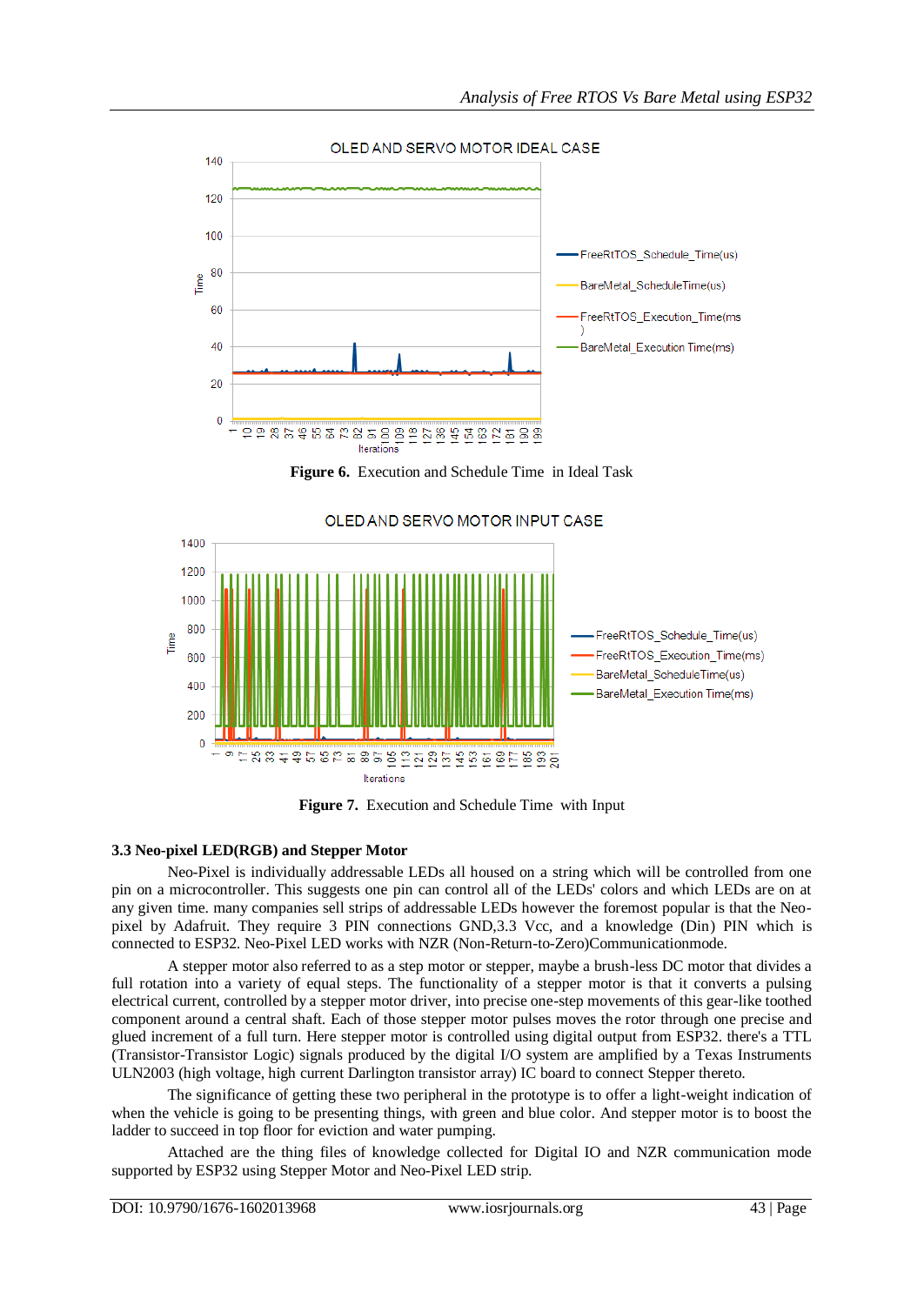

Below is the chart plotted showing Schedule Time and Execution Time difference in FreeRTOS and Bare Metal code:



**Figure 8.** Execution and Schedule Time for Ideal Task







## **4.1Embedded System Programming**

To achieve this task most of the coding is done using C and C++ using Arduino IDE environment to develop and flash the code to ESP32. It allows us to add supporting libraries for the peripherals added to ESP32.

ESP32 is a series of low-cost, low-power systems-on-chip microcontrollers with integrated Wi-Fiand dual-mode [Bluetooth.](https://en.wikipedia.org/wiki/Bluetooth) The ESP32 series employs a [TensilicaX](https://en.wikipedia.org/wiki/Tensilica)tensa LX6 microprocessor in both dual-core and single-corevariations and includes built-in antenna switches, RF [balun,](https://en.wikipedia.org/wiki/Balun) power amplifier, low-noise receive amplifier, filters, and power management modules. ESP32 is created and developed by [Espressif Systems,](https://en.wikipedia.org/w/index.php?title=Espressif_Systems&action=edit&redlink=1) a Shanghai-based Chinese company, and is manufactured by [TSMCu](https://en.wikipedia.org/wiki/TSMC)sing their 40 nm process.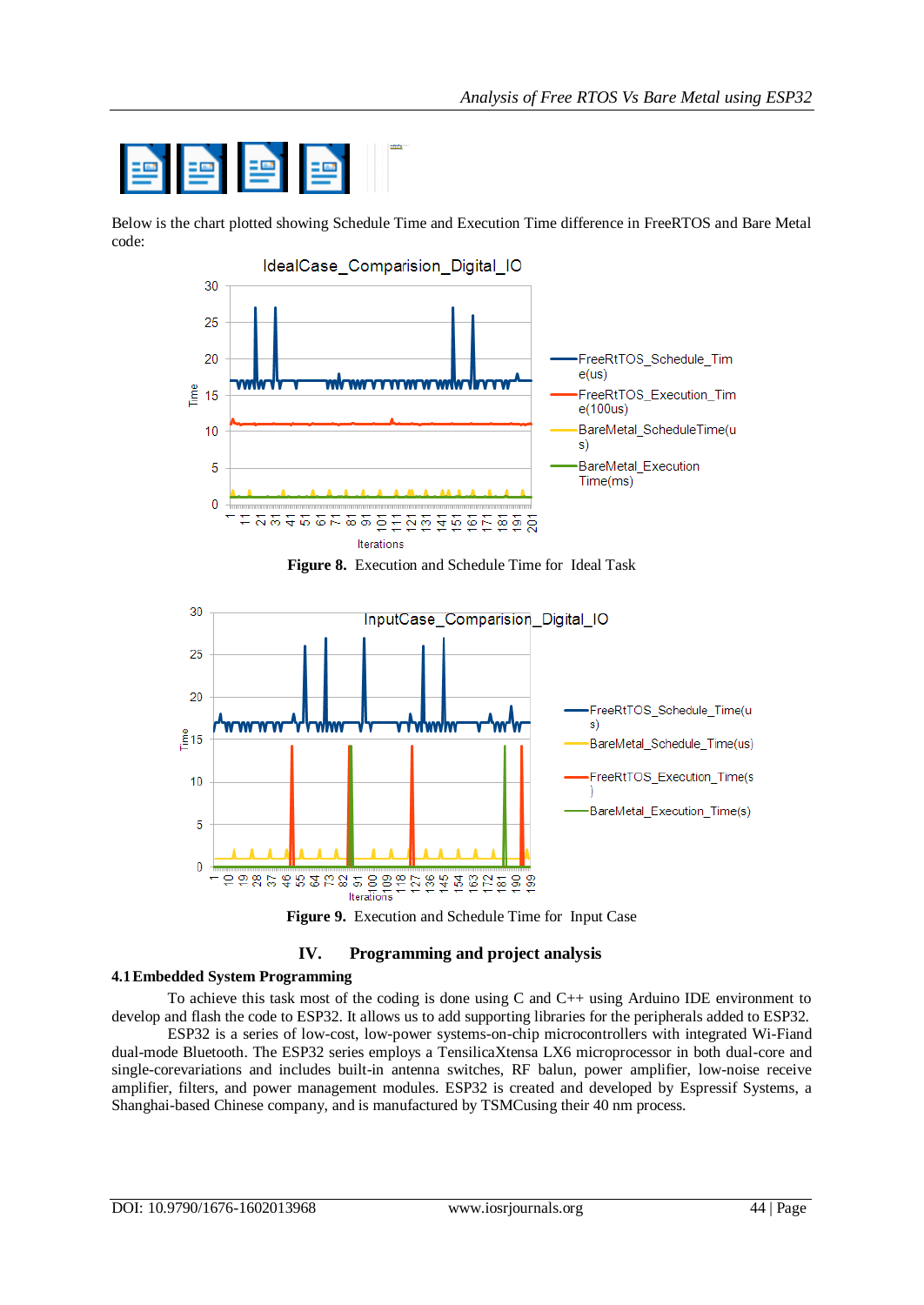# I. FreeRTOS

## FirstESP32.c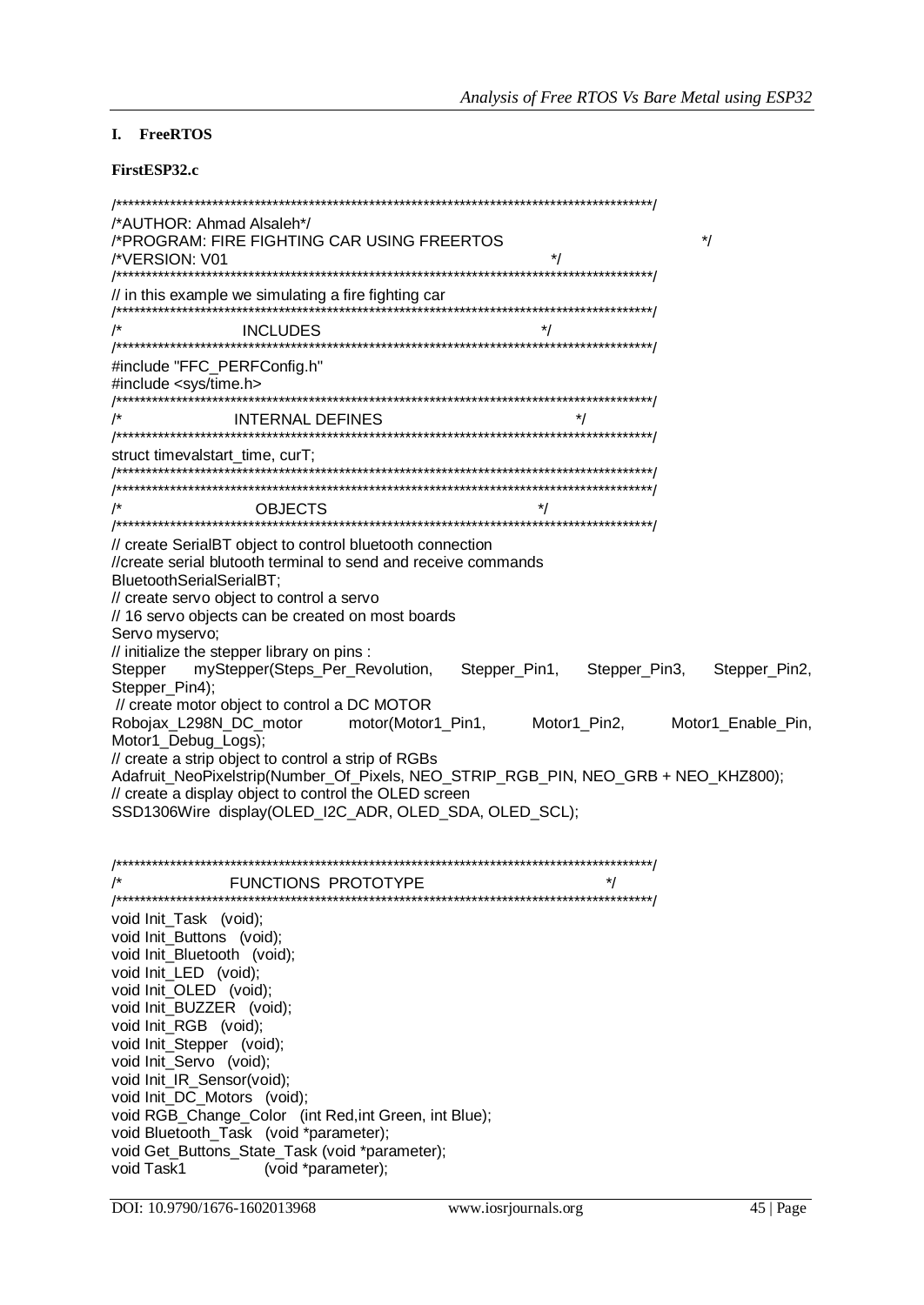```
void Task2
                 (void *parameter):
void Task3
                 (void *parameter);
void Task4
                 (void *parameter);
void Task5
                 (void *parameter);
void displayString (String str, int displaytime);
void feedTheDog (void);
void displayclear (void):
     7******/**
     \star/
\prime^*TASK HANDLERS
     TaskHandle_tTask_BLUET_Handle;
TaskHandle_t Task_Handle_0;
TaskHandle_t Task_Handle_1;
TaskHandle_t Task_Handle_2;
TaskHandle_t Task_Handle_3;
TaskHandle_t Task_Handle_4;
TaskHandle_t Task_Handle_5;
TaskHandle tTask Idle;
TaskHandle t Task Idle2;
void setup()
Serial.begin(115200);
1******CONFIGURATIONS
                                                     \frac{1}{\sqrt{2}}//call the initialization function
StatusIndicator_init();
Init_Task();
 //tasks creation
xTaskCreate(Bluetooth Task
                          ,"BLUE TASK",2524, NULL, 1, & Task BLUET Handle);
                        "TASK1",1024, NULL, 1, & Task_Handle_1);
xTaskCreate(Task1
xTaskCreate(Task2
                        "TASK2",2536, NULL, 1, & Task_Handle_2);
xTaskCreate(Task3
                        "TASK3",2048,NULL,1,&Task_Handle_3);
                       ,"TASK4",2024,NULL,1,&Task_Handle_4);
xTaskCreate(Task4
                         ,"TaskIdle",1536,NULL,1,&Task_Idle);
xTaskCreate(TaskIdle
xTaskCreate(TaskIdle
                         ,"TaskIdle",1536,NULL,1,&Task_Idle2);
Serial.println("setup done");
\}void loop()
//DO NOT WRITE ANY CODE HERE
∖
void StatusIndicator_init(){
pinMode(LED1_Status_Pin, OUTPUT);
 //Serial.println("Status Runner");
\}int ledState = LOW;
void RunIndicator()
 if (ledState == LOW) {
ledState = HIGH:
 } else \{ledState = LOW;
digitalWrite(LED1_Status_Pin, ledState);
 //Serial.println("Status Runner");
```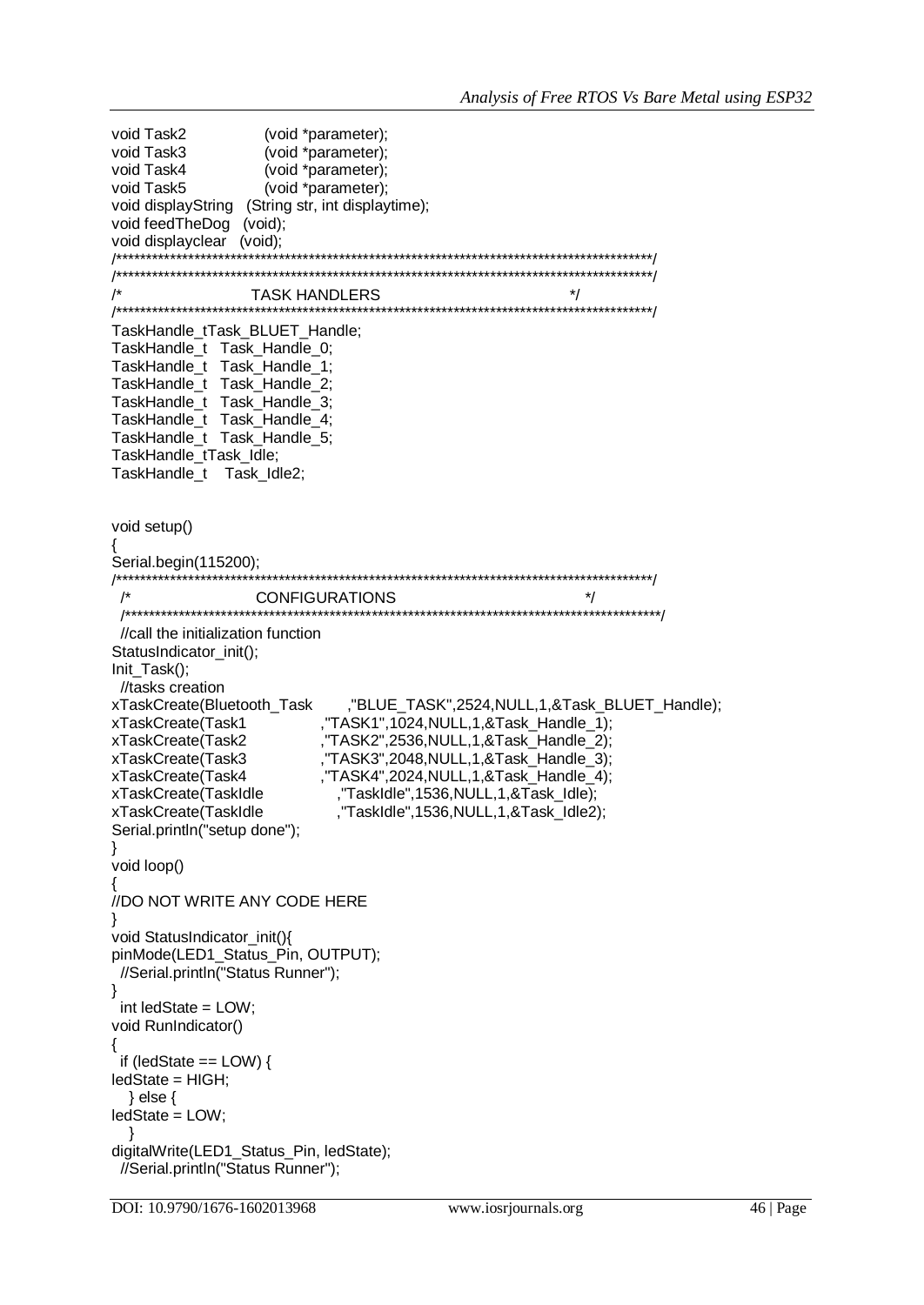**FUNCTIONS DECLERATIONS**  $^*/$  $^*/$ /\*NOTES: this function initialize all of the peripherals and GPIOs  $\frac{1}{\sqrt{2}}$ /\*INPUTS : No INPUTS  $\frac{1}{\sqrt{2}}$ /\*RETURNES: NO OUTPUTS \*\*\*\*\*\*\*\*\*/ void IRAM\_ATTR Init\_Task (void)  $\{$ //serial monitor RunIndicator(): //this function interferes with the other code part Init\_OLED() //initializing bluetooth Init Bluetooth(); RunIndicator(); //initializing buttons Init Buttons(); //initialize led Init\_LED(); //initialize RGB strip  $Init\_RGB();$ //initialize Buzzer Init\_BUZZER(); RunIndicator(); //initialize stepper Init Stepper(); RunIndicator(); //initialize servo Init Servo(); RunIndicator(); //initialize DC motor; Init\_DC\_Motors(); RunIndicator(); //initialize IR sensor Init IR Sensor(); RunIndicator(); //initialize OLED screen Init OLED(); RunIndicator();  $\}$ /\*NOTES : this function initialize the bluetooth \*/ /\*INPUTS : No INPUTS  $^*/$  $\frac{1}{\sqrt{2}}$ /\*RETURNES: NO OUTPUTS /\*\*\*\*\*\*\*\*\*\*\*\*\*\*\*\* void IRAM ATTR Init Bluetooth(void)  $\{$ //Bluetooth device name, you can give it any name SerialBT.begin("ESP32\_Blutooth");  $\}$ /\*NOTES: this function initialize Push Buttons pin as input pull up  $\frac{1}{\sqrt{2}}$  $\frac{1}{\sqrt{2}}$ /\*INPUTS : No INPUTS

 $\mathcal{E}$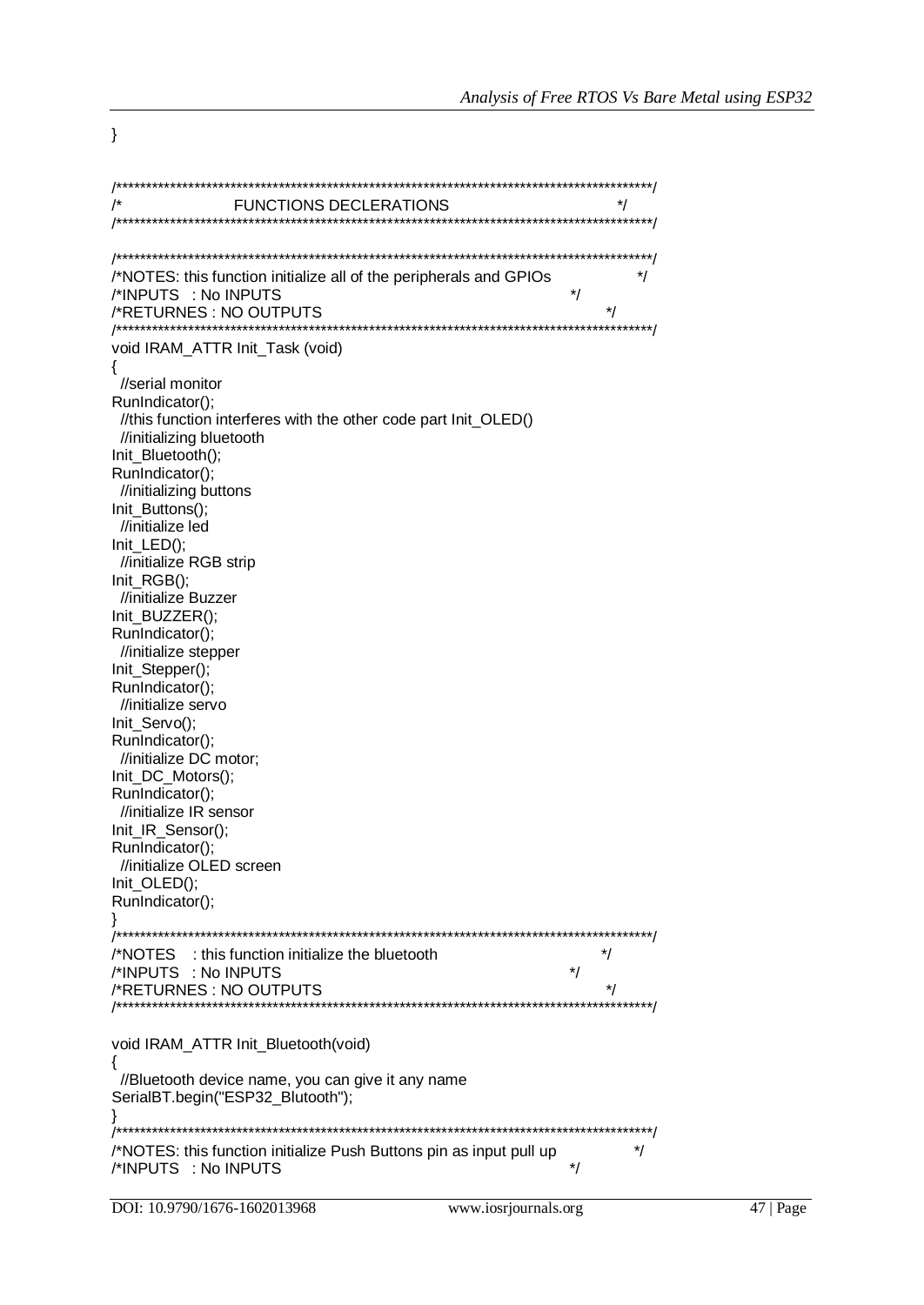| /*RETURNES: NO OUTPUTS                                                                                                                                                                                                                                                         |  |
|--------------------------------------------------------------------------------------------------------------------------------------------------------------------------------------------------------------------------------------------------------------------------------|--|
| void IRAM_ATTR Init_Buttons (void)                                                                                                                                                                                                                                             |  |
| //configure push buttons as input pull up<br>pinMode(Push_Button1, INPUT);<br>pinMode(Push_Button2, INPUT);                                                                                                                                                                    |  |
|                                                                                                                                                                                                                                                                                |  |
| /*NOTES: this function initialize LED pins as outputs<br>/*INPUTS : No INPUTS<br>*/<br>/*RETURNES : NO OUTPUTS                                                                                                                                                                 |  |
| void IRAM_ATTR Init_LED (void)                                                                                                                                                                                                                                                 |  |
| //configure pins as output<br>pinMode(LED1_Pin, OUTPUT);<br>pinMode(LED2_Pin, OUTPUT);<br>pinMode(BT_TSK_LED, OUTPUT);                                                                                                                                                         |  |
|                                                                                                                                                                                                                                                                                |  |
| /*NOTES : this function initialize OLED screen<br>/*INPUTS : No INPUTS<br>*/<br>/*RETURNES : NO OUTPUTS                                                                                                                                                                        |  |
| void IRAM_ATTR Init_OLED (void)                                                                                                                                                                                                                                                |  |
| // initialize OLED with I2C addr 0x3C or the address provided with your LCD<br>display.init();<br>display.setFont(ArialMT_Plain_16);<br>displayString("Booting Up", 0.5);<br>vTaskDelay(1000/portTICK_PERIOD_MS);<br>displayclear();<br>//vTaskDelay(1000/portTICK_PERIOD_MS); |  |
|                                                                                                                                                                                                                                                                                |  |
| /*NOTES: this function initialize the buzzer<br>/*INPUTS : No INPUTS<br>*/<br>/*RETURNES: NO OUTPUTS                                                                                                                                                                           |  |
| void IRAM_ATTR Init_BUZZER (void)                                                                                                                                                                                                                                              |  |
| // Configure BUZZER functionalities. ledcSetup(ledChannel, freq, resolution);<br>ledcSetup(BUZZER_CHANNEL, BUZZER_Frequency, BUZZER_Resoluation);<br>// Attach BUZZER pin. ledcAttachPin(GPIO,Channel)<br>ledcAttachPin(BUZZER_Pin, BUZZER_CHANNEL);                           |  |
|                                                                                                                                                                                                                                                                                |  |
| /*NOTES : this function initialize te RGB strip<br>/*INPUTS : No INPUTS<br>/*RETURNES : NO OUTPUTS                                                                                                                                                                             |  |
| void IRAM_ATTR Init_RGB (void)                                                                                                                                                                                                                                                 |  |
| //INITIALIZE NeoPixel strip object (REQUIRED)<br>strip.begin();                                                                                                                                                                                                                |  |
| RGB_Change_Color(0, 0, 0);                                                                                                                                                                                                                                                     |  |
|                                                                                                                                                                                                                                                                                |  |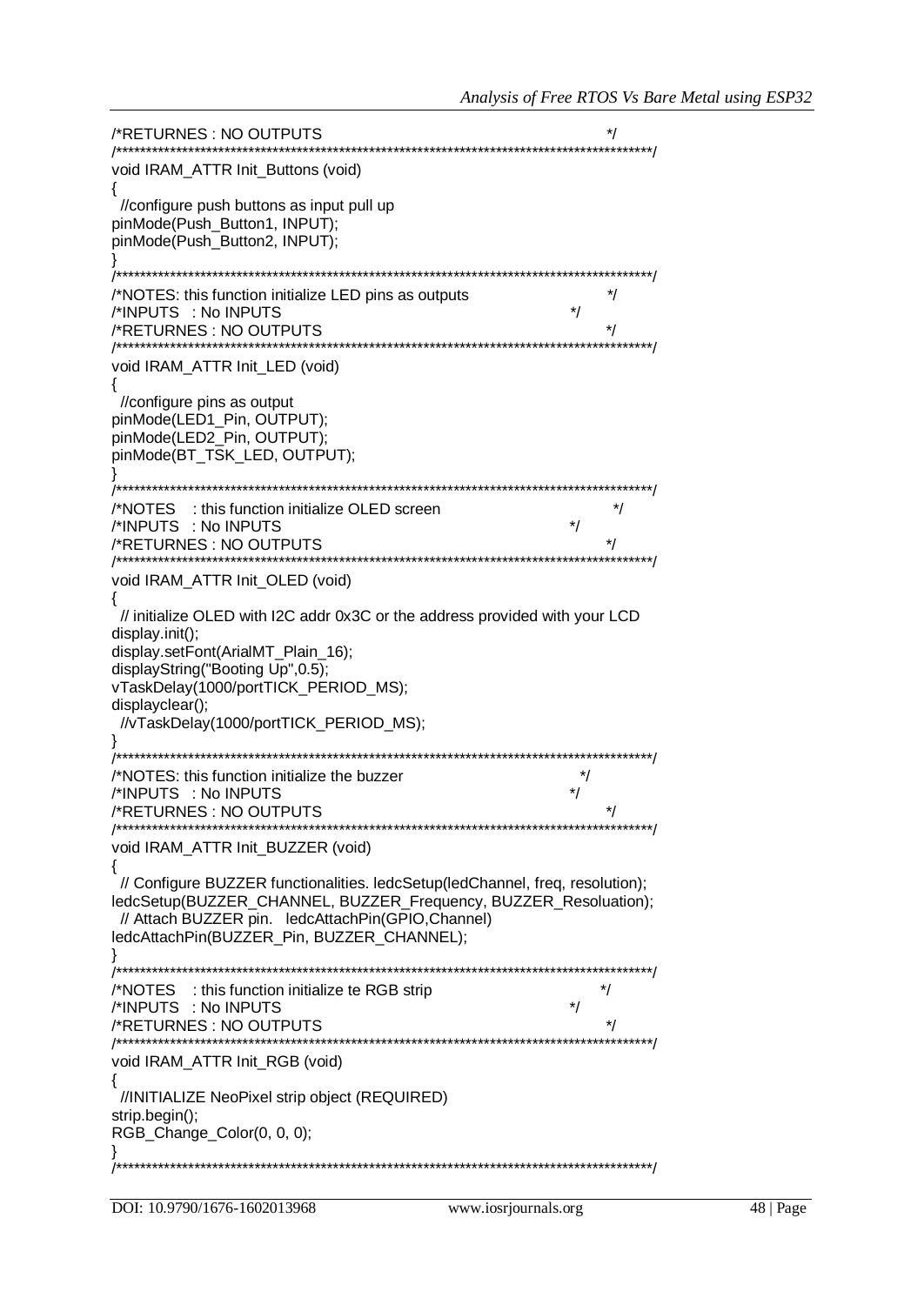/\*NOTES: this function initialize stepper motors  $^*/$  $\frac{1}{\sqrt{2}}$ /\*INPUTS : No INPUTS /\*RETURNES: NO OUTPUTS  $\star$ void IRAM\_ATTR Init\_Stepper (void) { // set the speed at rpm: myStepper.setSpeed(Stepper\_Speed);  $\mathcal{E}$ /\*NOTES: this function initialize servo motor  $\star$ / /\*INPUTS : No INPUTS  $\star$ /\*RETURNES: NO OUTPUTS  $\frac{1}{\sqrt{2}}$ void IRAM ATTR Init Servo (void) ₹ //initialize servo for esp32, Allow allocation of all timers ESP32PWM::allocateTimer(0); ESP32PWM::allocateTimer(1); ESP32PWM::allocateTimer(2); ESP32PWM::allocateTimer(3): // Standard 50hz servo myservo.setPeriodHertz(50); // using default min/max of 1000us and 2000us different servos may require different min/max setting for an accurate 0 to 180 sweep myservo.attach(Servo1\_Pin, 100, 2000);  $\}$ /\*NOTES: this function initialize the DC motor  $^{\star}$ /  $\star$ /\*INPUTS : No INPUTS /\*RETURNES: NO OUTPUTS /\*\*\*\*\*\*\*\*\*\*\*\*\*\*\*\*\*\*\*\* void IRAM ATTR Init DC Motors(void) ₹ // INITIALIZE motor object (REQUIRED) motor.begin();  $\}$ /\*NOTES: this function initialize IR Sensor and set it in receiving mode  $\overline{\phantom{a}}$ /\*INPUTS : No INPUTS /\*RETURNES: NO OUTPUTS  $^*/$ void IRAM\_ATTR Init\_IR\_Sensor(void) ₹ // Start the receiver //IR Receiver.enableIRIn(); pinMode(IR\_Receive\_Pin,INPUT); /\*NOTES: this function Sets the color to the RGB strip to activate any color set 255 or  $\dot{\gamma}$ /\* any desired brightness level to deactivate a color put o inits place  $\cdot$ /\*INPUTS: RED, Green, Blue. respectively \*/  $\star$ / /\*RETURNES: NO OUTPUTS /\*\*\*\*\*\*\*\*\*\*\*\*\*\*\*\*\*\*\*\*\*\*\*\*\*\*\*\* void IRAM\_ATTR RGB\_Change\_Color (int Red,int Green, int Blue) RunIndicator();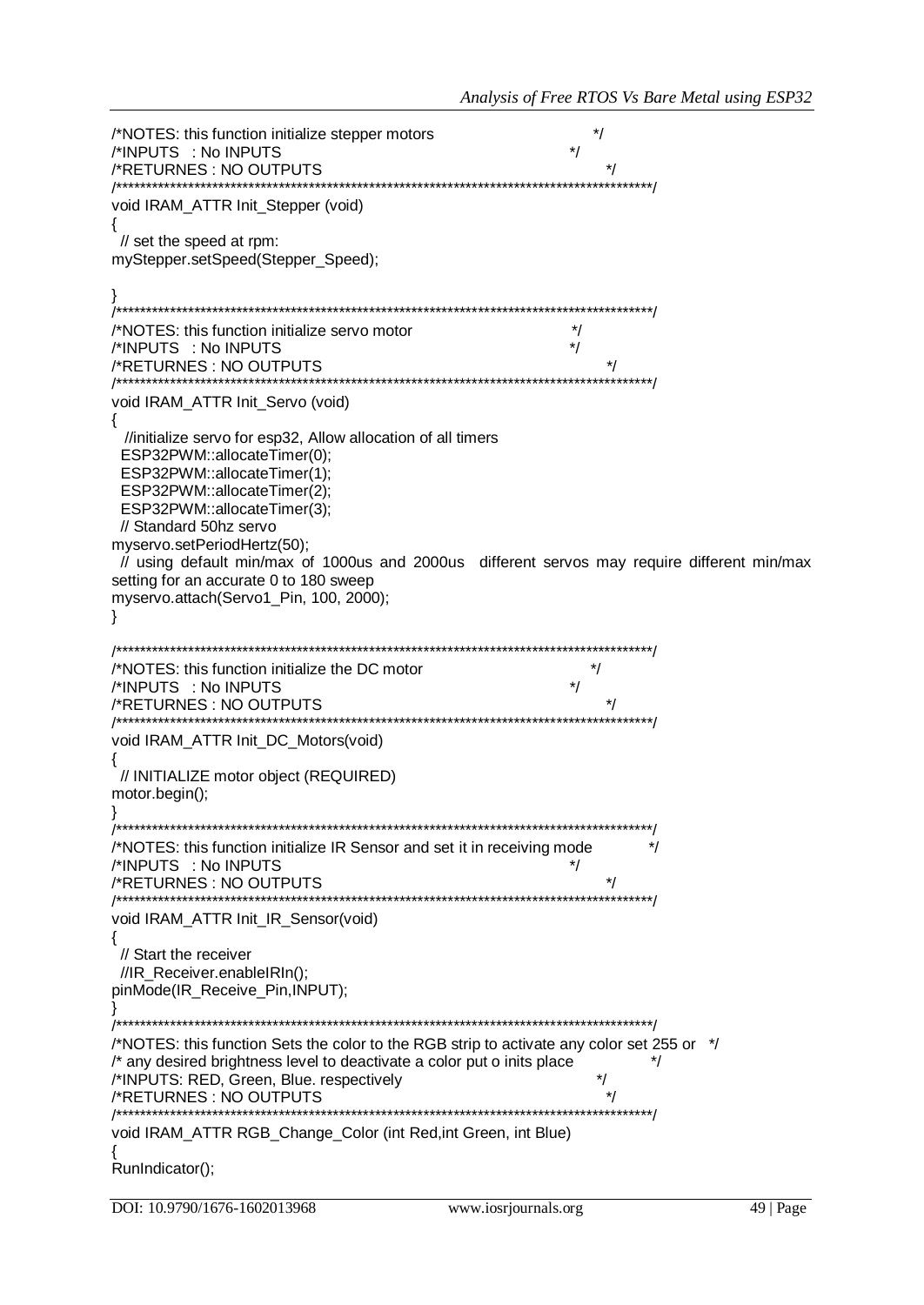```
// Set all pixel colors to 'off'
strip.clear();
for(int i=Number_Of_Pixels; i>=0; i--)
strip.setPixelColor(i, strip.Color(Red, Green, Blue));
}
strip.show():
<sup>}</sup>
/*NOTES: task connects to a Bluetooth and gets data
                                                          \frac{1}{\sqrt{2}}/*INPUTS : No INPUTS
                                                   ^*/\frac{1}{\sqrt{2}}/*RETURNES: NO OUTPUTS
void IRAM_ATTR Bluetooth_Task(void *parameter)
\{while(1)\left\{ \right.Serial.println( func );
RunIndicator();
 //cheack the blutooth is connected
 if (SerialBT.available())
  ₹
Bluetooth_data = SerialBT.read();
  //start sending data to the mobile
SerialBT.write(Bluetooth_data);
  //update the bluetooth data with the received data
 \}void *vt = NULL;Task5(vt);
vTaskDelay(100/portTICK_PERIOD_MS);
\}₹
/*NOTES: this task checks if the button is pressed or not if pressed it updates its */
/* related flag. flag1 for button1, flag2 for button2
                                                       ^*//*INPUTS : No INPUTS
                                                   \star/*RETURNES: NO OUTPUTS
                                                       \frac{1}{\sqrt{2}}void IRAM ATTR Get Buttons State Task (void *parameter){}
^*//*NOTES: task actions are given in requirements
/*INPUTS : No INPUTS
                                                   ^*/\star/*RETURNES: NO OUTPUTS
/*********************************
                      void IRAM ATTR Task1 (void *parameter)
₹
while(1)\{Serial.println( func );
RunIndicator();
 //turn on LEDs
digitalWrite(LED1 Pin,HIGH);
digitalWrite(LED2_Pin,LOW);
 ////set the buzzer tone to DO. ledcWriteTone(channel,freq)
ledcWriteTone(BUZZER_CHANNEL, BUZZER_Frequency_Tone1);
 //delay for 0.5 svTaskDelay(500/portTICK_PERIOD_MS);
 //toggle LEDs
```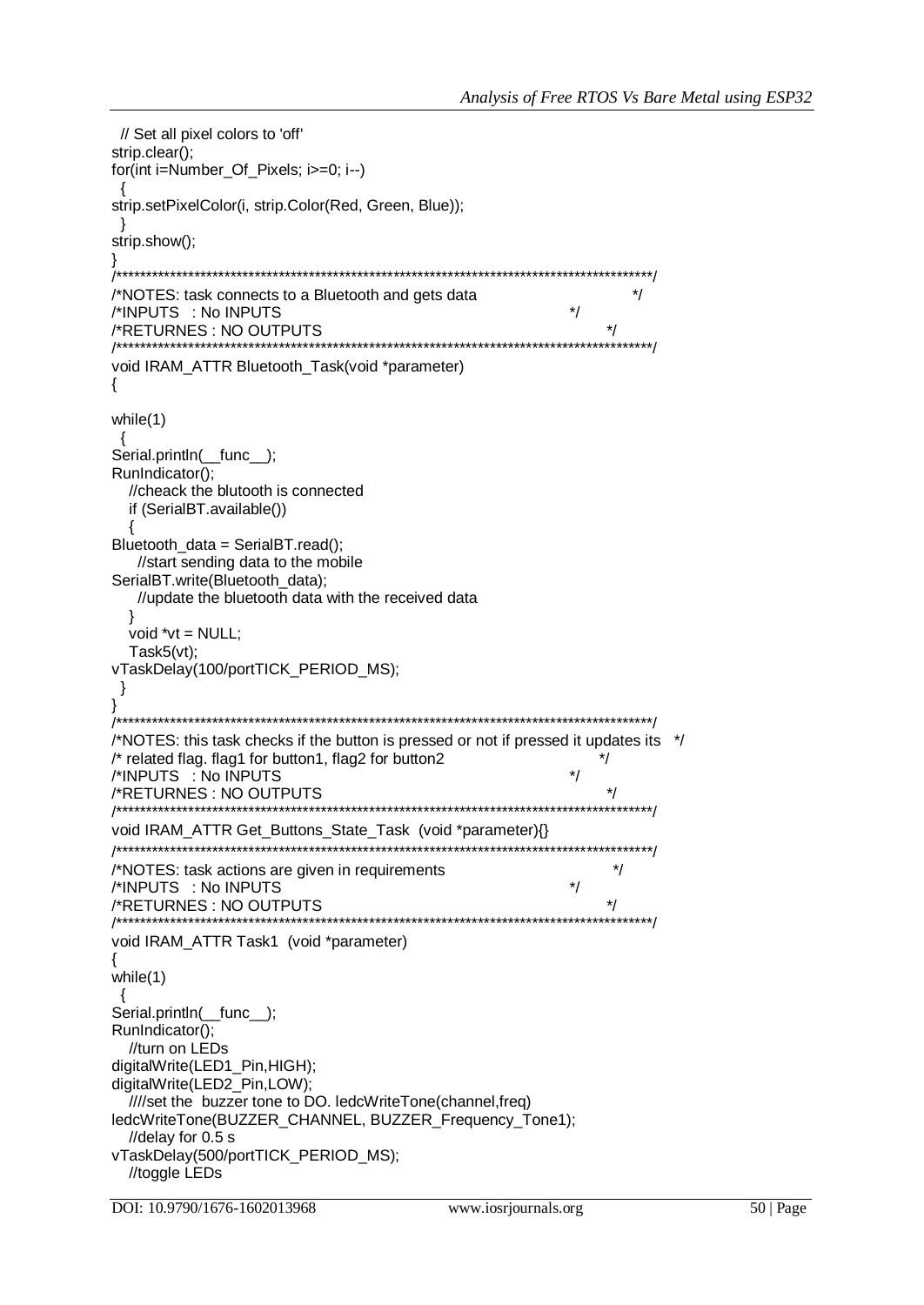```
digitalWrite(LED1_Pin.LOW):
digitalWrite(LED2 Pin,HIGH);
  //change buzzer tone to MI
ledcWriteTone(BUZZER_CHANNEL, BUZZER_Frequency_Tone2);
  //delay for 0.5 svTaskDelay(500/portTICK_PERIOD_MS);
 ₹
 \}/*NOTES: task actions are given in requirements
                                                                     ^{\star}/\frac{1}{\sqrt{2}}/*INPUTS : No INPUTS
/*RETURNS: NO OUTPUTS
                                                                   \frac{1}{\sqrt{2}}7***************************
                           *************
                                                                   **********/
void IRAM_ATTR Task2 (void *parameter)
\{int SchedTime;
while(1)gettimeofday(&start_time, NULL);
  //Serial.println( func );bool ButtonPressed = false;
RunIndicator():
  //check if the button1 is pressed or not
  if (digitalRead(Push_Button2) == 1)₹
   // to handel debouncing
//Aman:while(digitalRead(Push_Button2) == 0);
vTaskDelay(50/portTICK_PERIOD_MS);
   if (digitalRead(Push_Button2) == 1){
    //update flage state to indicate its pressed
ButtonPressed = true:
   \}\}if (ButtonPressed == true)
  \{//set the angle to the servo
myservo.write(Servo_High_Angle);
displayString("Danger",1);
  \}else
  {
   // display nothing on the LCD
displayclear();
   //set the servo in its Low position
myservo.write(Servo_Low_Angle);
SchedTime = (start_time.tv_sec - curT.tv_sec)*1000+ start_time.tv_usec - curT.tv_usec;
gettimeofday(&curT, NULL);
Serial.printf("Task 2 Start %lu Stop %lu Time %d SchedTime %d\r\n", start_time.tv_sec*1000000 +
start time.tv usec ,curT.tv sec*1000000 + curT.tv usec ,(curT.tv sec - start time.tv sec)*1000000
+ (curT.tv usec - start time.tv usec), SchedTime);
gettimeofday(&curT, NULL);
vTaskDelay(0/portTICK_PERIOD_MS);
<sup>}</sup>
∤
```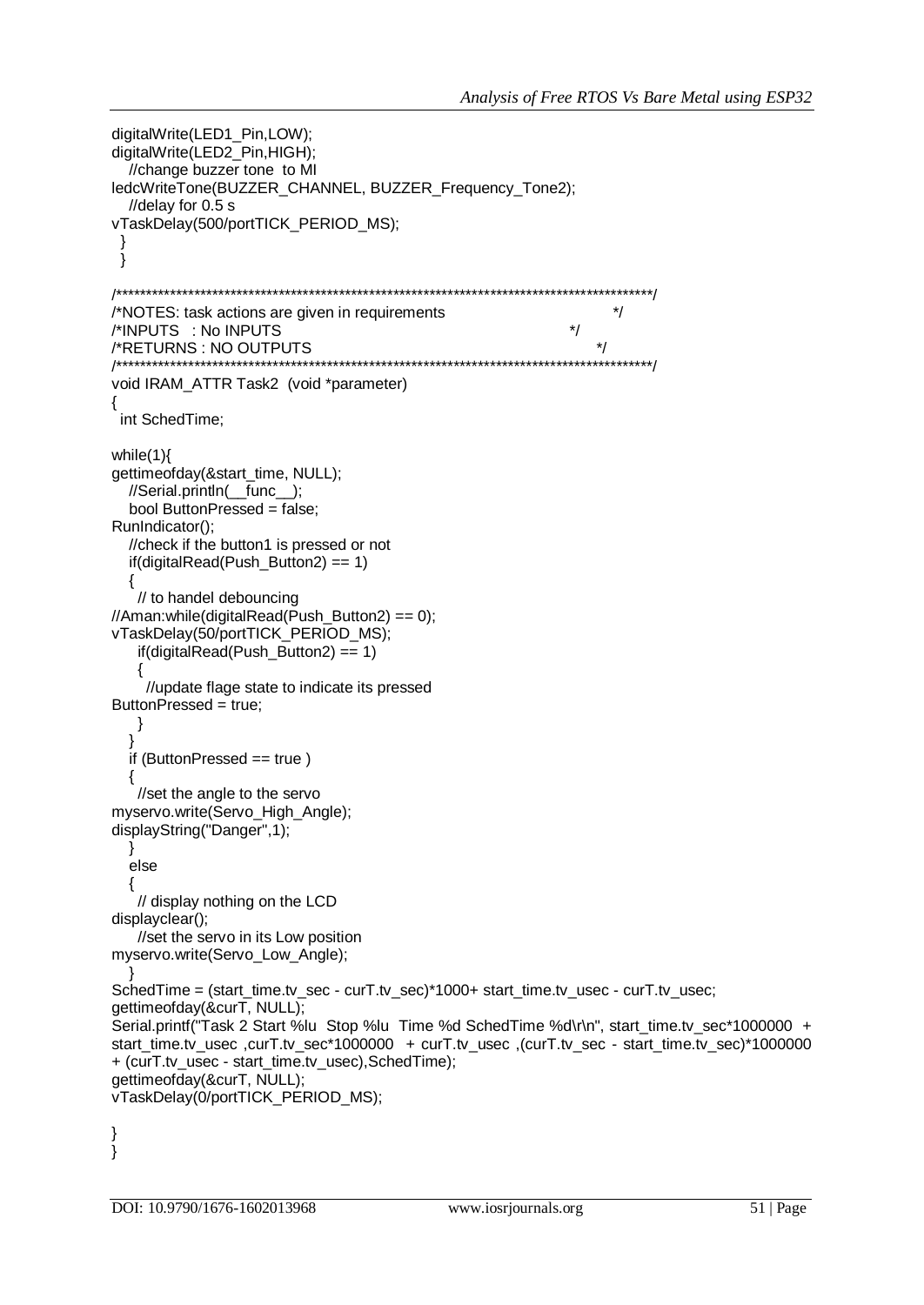```
^*//*NOTES: task actions are given in requirements
/*INPUTS : No INPUTS
                                                             \star\frac{1}{\sqrt{2}}/*RETURNES: NO OUTPUTS
/**void IRAM_ATTR Task3 (void *parameter)
₹
 int SchedTime;
while(1){
  //struct timevalstart time, curT;
gettimeofday(&start_time, NULL);
  //Serial.println(__func_);
  //disableCore0WDT();
 // disableCore1WDT();
  //disableLoopWDT();
feedTheDog();
RunIndicator();
  bool ButtonPressed = false;
RunIndicator();
  //check if the button1 is pressed or not
  if (digitalRead(Push_Button1) == 1)// to handel debouncing
vTaskDelay(10/portTICK PERIOD MS);
if (digitalRead(Push_Button1) == 1)//update flage state to indicate its pressed
ButtonPressed = true;
   }
  \mathcal{E}feedTheDog();
if(ButtonPressed){
feedTheDog();
   //RGB (Green)
RGB_Change_Color (0, 255, 0);
feedTheDog();
   // Stepper motor rotate CW
myStepper.step(Steps_Per_Revolution);
feedTheDog();
   //delay for 5svTaskDelay(5000/portTICK PERIOD MS);
   //Before Rotating Stepper change colour to blue
RGB_Change_Color(0, 0, 255);
feedTheDog();
   // Rotate Stepper Back
myStepper.step(-Steps_Per_Revolution);
feedTheDog();
   - }
else{
RGB_Change_Color(0, 0, 0);
feedTheDog();
SchedTime = start time.tv sec - curT.tv sec + start time.tv usec - curT.tv usec;
gettimeofday(&curT, NULL);
Serial.printf("Task 3 Start %lu Stop %lu Time %d SchedTime %d\r\n", start_time.tv_sec*1000000 +
start_time.tv_usec ,curT.tv_sec*1000000 + curT.tv_usec ,(curT.tv_sec - start_time.tv_sec)*1000000
+ (curT.tv_usec - start_time.tv_usec), SchedTime);
gettimeofday(&curT, NULL);
```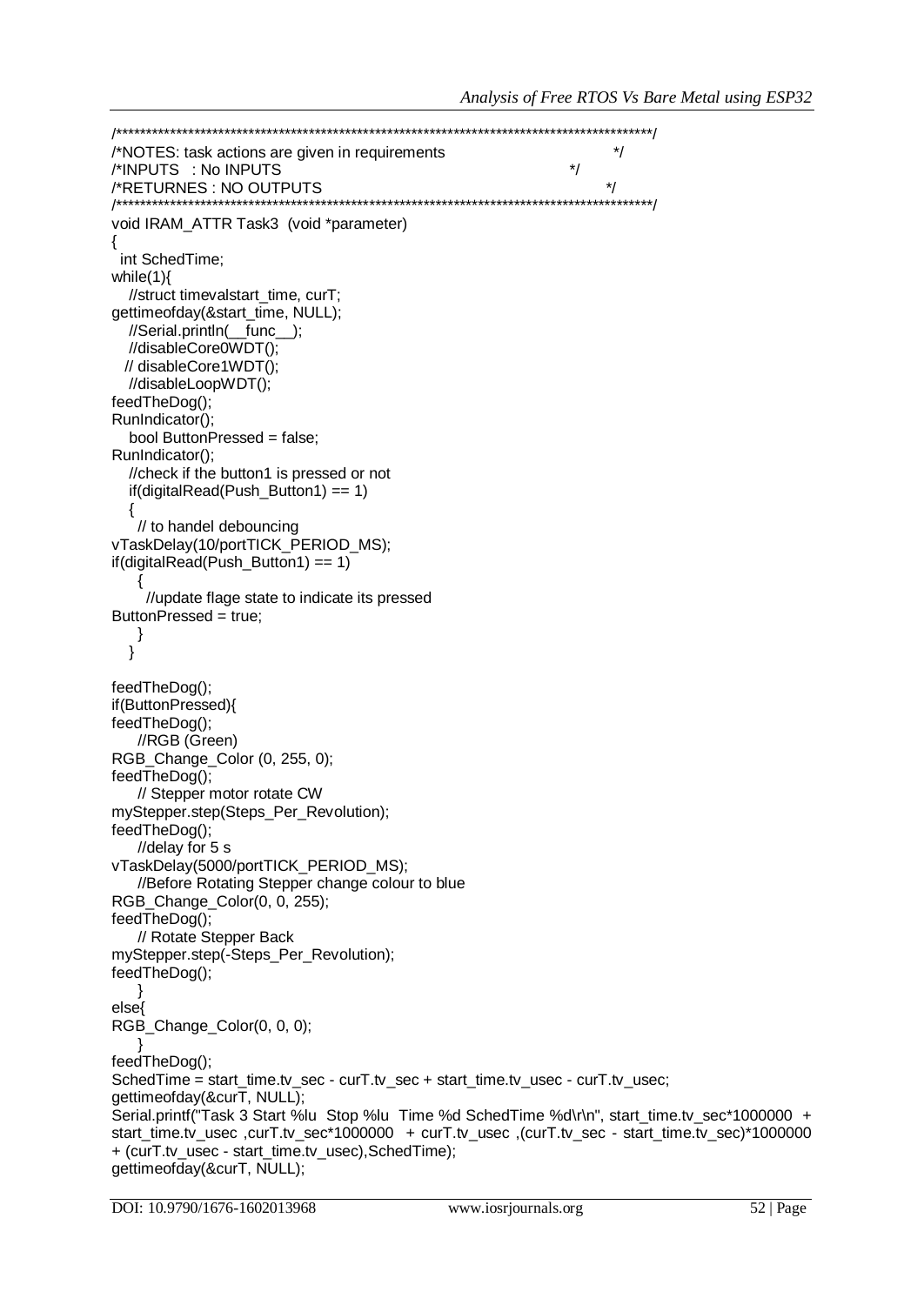```
\mathcal{E}/*NOTES: task actions are given in requirements
/*INPUTS : No INPUTS
/*RETURNES : NO OUTPUTS
                \star/
/*NOTES: task actions are given in requirements
/*INPUTS : No INPUTS
                                                    \star/
                                                        \frac{1}{\sqrt{2}}/*RETURNES: NO OUTPUTS
void IRAM ATTR Task4 (void *parameter)
int SchedTime:
while(1)//struct timevalstart time, curT;
gettimeofday(&start_time, NULL);
RunIndicator();
  //Check if received data is available and if yes, try to decode it.
  //Decoded result is in the receiver, decoded data structure.
  int input Val = digital Read (IR Receive Pin);
  //check the recived data between 0 and 500
  if(!inputVal)
  {
  //DC Motor rotate left
motor.rotate(motor1, DC_Motor_Speed, CCW);//run motor1 at 10% speed in CCW direction
vTaskDelay(1000/portTICK_PERIOD_MS);
motor.brake(motor1);
vTaskDelay(500/portTICK_PERIOD_MS);
 \mathcal{E}vTaskDelay(50/portTICK PERIOD MS);
SchedTime = start_time.tv_sec - curT.tv_sec + start_time.tv_usec - curT.tv_usec;
gettimeofday(&curT, NULL);
Serial.printf("Task 4 Start %lu Stop %lu Time %d SchedTime %d\r\n", start time.tv sec*1000000 +
start_time.tv_usec ,curT.tv_sec*1000000 + curT.tv_usec ,(curT.tv_sec - start_time.tv_sec)*1000000
+ (curT.tv_usec - start_time.tv_usec), SchedTime);
gettimeofday(&curT, NULL);
\}J
/*NOTES: task controls DC motor based on the received data from Bluetooth
                                                                  \star/
/*INPUTS : No INPUTS
/*RETURNES : NO OUTPUTS
                                                        ^*/*********/
void IRAM_ATTR Task5 (void *parameter)
RunIndicator();
if((Bluetooth_data == 'A') || (Bluetooth_data == 'a'))
   int N = 2:
  //Blink N times BT TASK LED
for(int i = 0; i< N; i++){
digitalWrite(BT_TSK_LED,HIGH);
vTaskDelay(500/portTICK PERIOD MS);
digitalWrite(BT_TSK_LED,LOW);
vTaskDelay(500/portTICK_PERIOD_MS);
```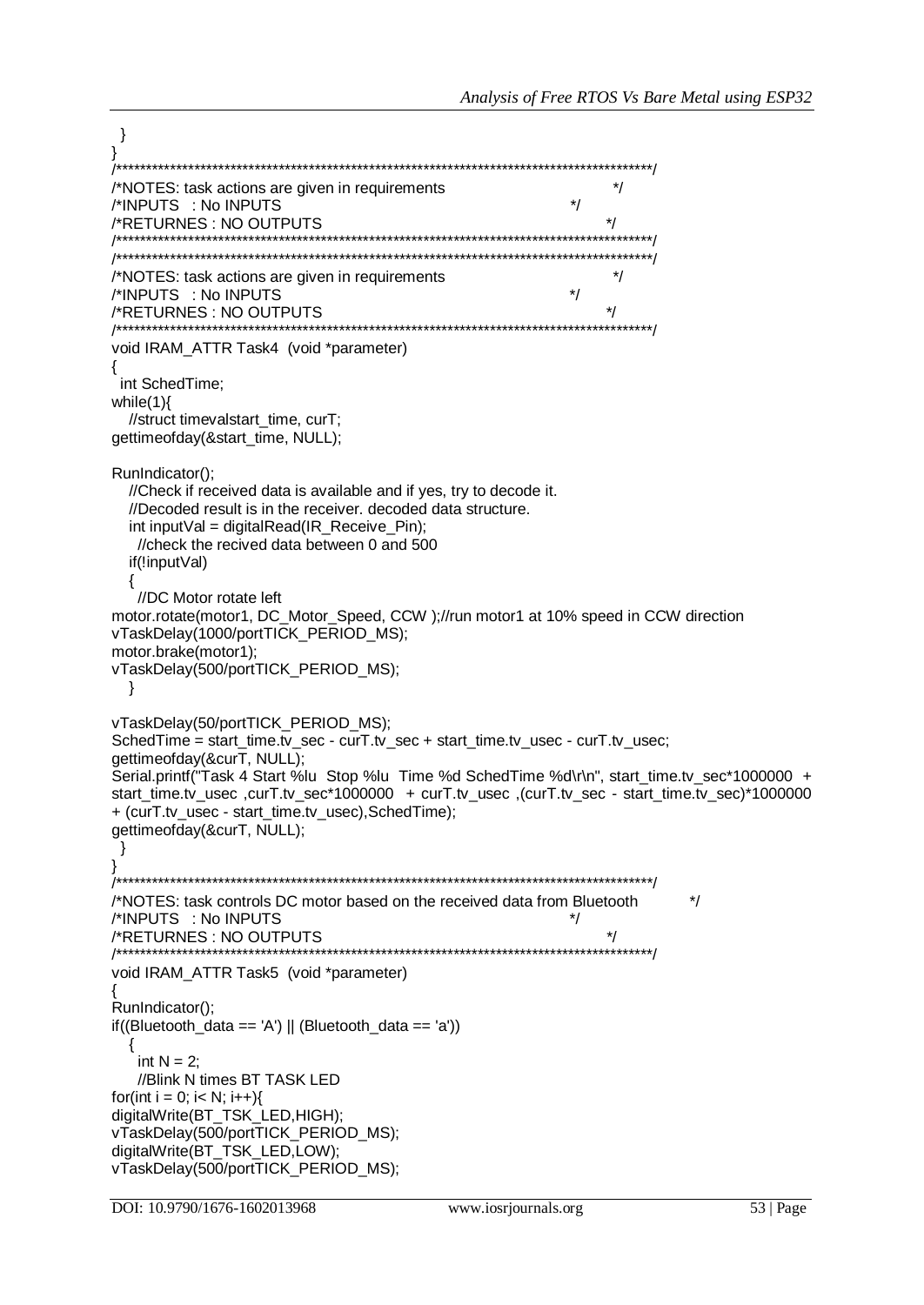$\rightarrow$ ł else if ((Bluetooth\_data == 'B') || (Bluetooth\_data == 'b')) int  $N = 5$ ; //Blink N times BT TASK LED for(int i = 0; i< N; i++){ digitalWrite(BT\_TSK\_LED,HIGH); vTaskDelay(100/portTICK\_PERIOD\_MS); digitalWrite(BT\_TSK\_LED,LOW); vTaskDelay(100/portTICK\_PERIOD\_MS);  $\}$  $\}$ /\*NOTES: Function to print a string on display  $\frac{1}{\sqrt{2}}$  $\star$ / /\*INPUTS : Display Strting /\*RETURNES: NO OUTPUTS  $\star$ / void displayString(String str, intdisplaytime){ displayclear(); if(str.length()  $>$  0) { display.setTextAlignment(TEXT\_ALIGN\_LEFT); display.drawString(0, 10, str); // Display it on the screen display.display(); vTaskDelay(displaytime\*1000/portTICK\_PERIOD\_MS);  $\}$ }; void displayclear() for(int i=0;i<5000000;i++); display.init(); display.display();  $\}$ void feedTheDog(){  $\frac{1}{2}$  // feed dog 0 TIMERG0.wdt\_wprotect=TIMG\_WDT\_WKEY\_VALUE; // write enable TIMERG0.wdt feed=1;  $\frac{1}{2}$  feed dog TIMERG0.wdt wprotect=0; // write protect  $//$  feed dog 1 TIMERG1.wdt\_wprotect=TIMG\_WDT\_WKEY\_VALUE; // write enable TIMERG1.wdt feed=1; // feed dog TIMERG1.wdt\_wprotect=0; // write protect\*/  $\}$ II. **Bare-Metal** 

## FirstESP32\_BareMetal.c

/\*AUTHOR: Ahmad Alsaleh\*/ /\*PROGRAM: FIRE FIGHTING CAR USING FREERTOS  $\frac{1}{\sqrt{2}}$  $\star$ /\*VERSION: V01 

// in this example we simulate a fire fighting car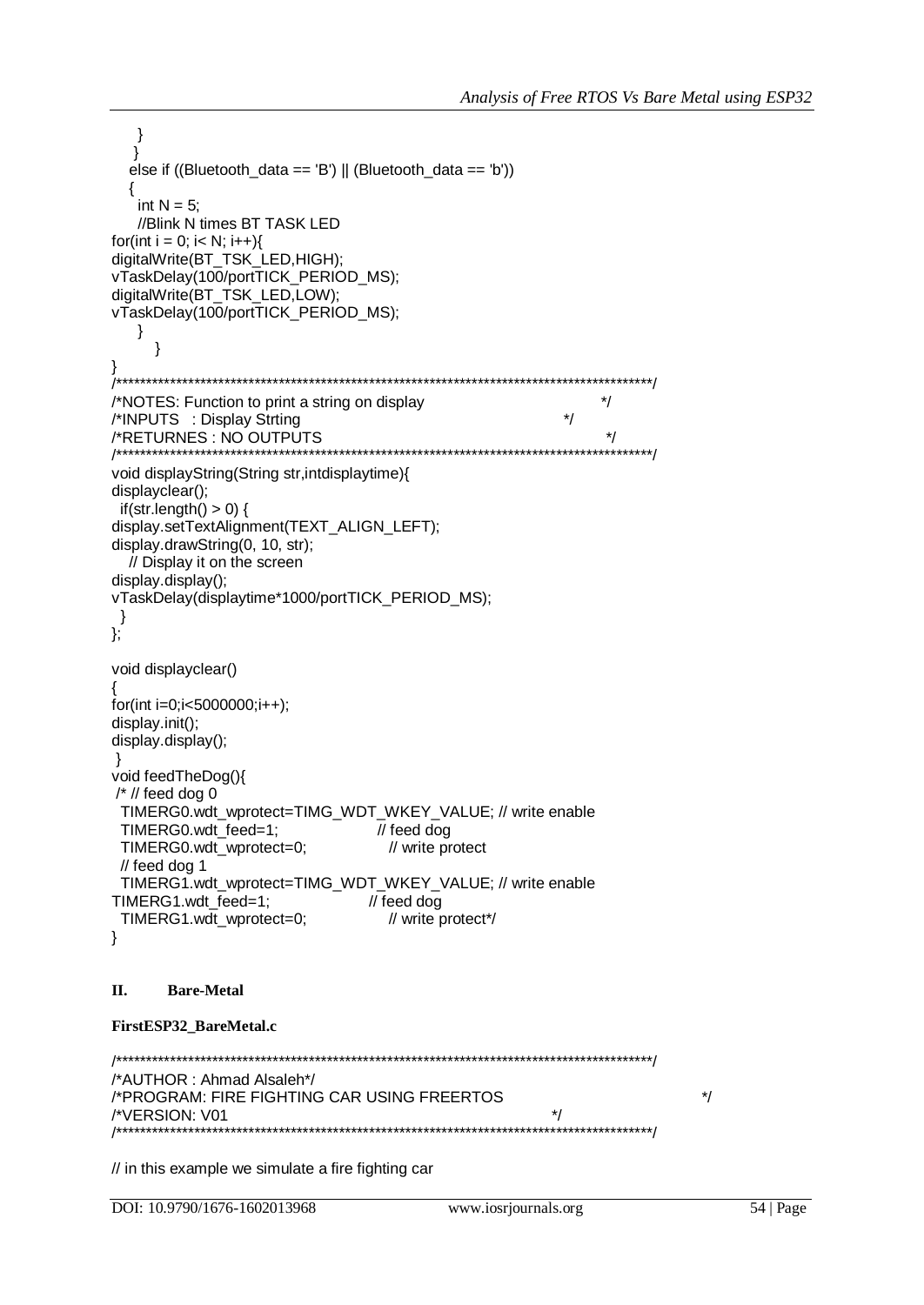| $\begin{array}{c} \text{unsigned long start\_time, curr}; \\ \textit{ \textit{ \textbf{f}^{\textbf{m}}}} \end{array}$                                                                                                                                                                                                                                                                                                                                                                                                                                                                                                                                                                                                                           |  |  |
|-------------------------------------------------------------------------------------------------------------------------------------------------------------------------------------------------------------------------------------------------------------------------------------------------------------------------------------------------------------------------------------------------------------------------------------------------------------------------------------------------------------------------------------------------------------------------------------------------------------------------------------------------------------------------------------------------------------------------------------------------|--|--|
|                                                                                                                                                                                                                                                                                                                                                                                                                                                                                                                                                                                                                                                                                                                                                 |  |  |
|                                                                                                                                                                                                                                                                                                                                                                                                                                                                                                                                                                                                                                                                                                                                                 |  |  |
| // create SerialBT object to control Bluetooth connection<br>//create serial Bluetooth terminal to send and receive commands<br>Bluetooth serial SerialBT;<br>// create servo object to control a servo<br>// 16 servo objects can be created on most boards<br>Servo myservo;<br>// initialize the stepper library on pins :                                                                                                                                                                                                                                                                                                                                                                                                                   |  |  |
| Stepper myStepper(Steps_Per_Revolution, Stepper_Pin1, Stepper_Pin3, Stepper_Pin2,                                                                                                                                                                                                                                                                                                                                                                                                                                                                                                                                                                                                                                                               |  |  |
| Stepper_Pin4);                                                                                                                                                                                                                                                                                                                                                                                                                                                                                                                                                                                                                                                                                                                                  |  |  |
| // create motor object to control a DC MOTOR<br>Robojax_L298N_DC_motor motor(Motor1_Pin1, Motor1_Pin2, Motor1_Enable_Pin,<br>Motor1_Debug_Logs);<br>// create a strip object to control a strip of RGBs<br>Adafruit_NeoPixelstrip(Number_Of_Pixels, NEO_STRIP_RGB_PIN, NEO_GRB + NEO_KHZ800);<br>// create a display object to control the OLED screen<br>SSD1306Wire display(OLED_I2C_ADR, OLED_SDA, OLED_SCL);                                                                                                                                                                                                                                                                                                                                |  |  |
|                                                                                                                                                                                                                                                                                                                                                                                                                                                                                                                                                                                                                                                                                                                                                 |  |  |
|                                                                                                                                                                                                                                                                                                                                                                                                                                                                                                                                                                                                                                                                                                                                                 |  |  |
|                                                                                                                                                                                                                                                                                                                                                                                                                                                                                                                                                                                                                                                                                                                                                 |  |  |
| void Init_Task (void);<br>void Init_Buttons (void);<br>void Init_Bluetooth (void);<br>void Init_LED (void);<br>void Init_OLED (void);<br>void Init BUZZER (void);<br>void Init_RGB (void);<br>void Init_Stepper (void);<br>void Init_Servo (void);<br>void Init_IR_Sensor (void);<br>void Init_DC_Motors (void);<br>void RGB_Change_Color (int Red, int Green, int Blue);<br>void Bluetooth_Task (void *parameter);<br>void Get_Buttons_State_Task (void *parameter);<br>void Task1<br>(void *parameter);<br>void Task2<br>(void *parameter);<br>(void *parameter);<br>void Task3<br>void Task4<br>(void *parameter);<br>void Task5<br>(void *parameter);<br>(String str, int displaytime);<br>void displayString<br>void feedTheDog<br>(void); |  |  |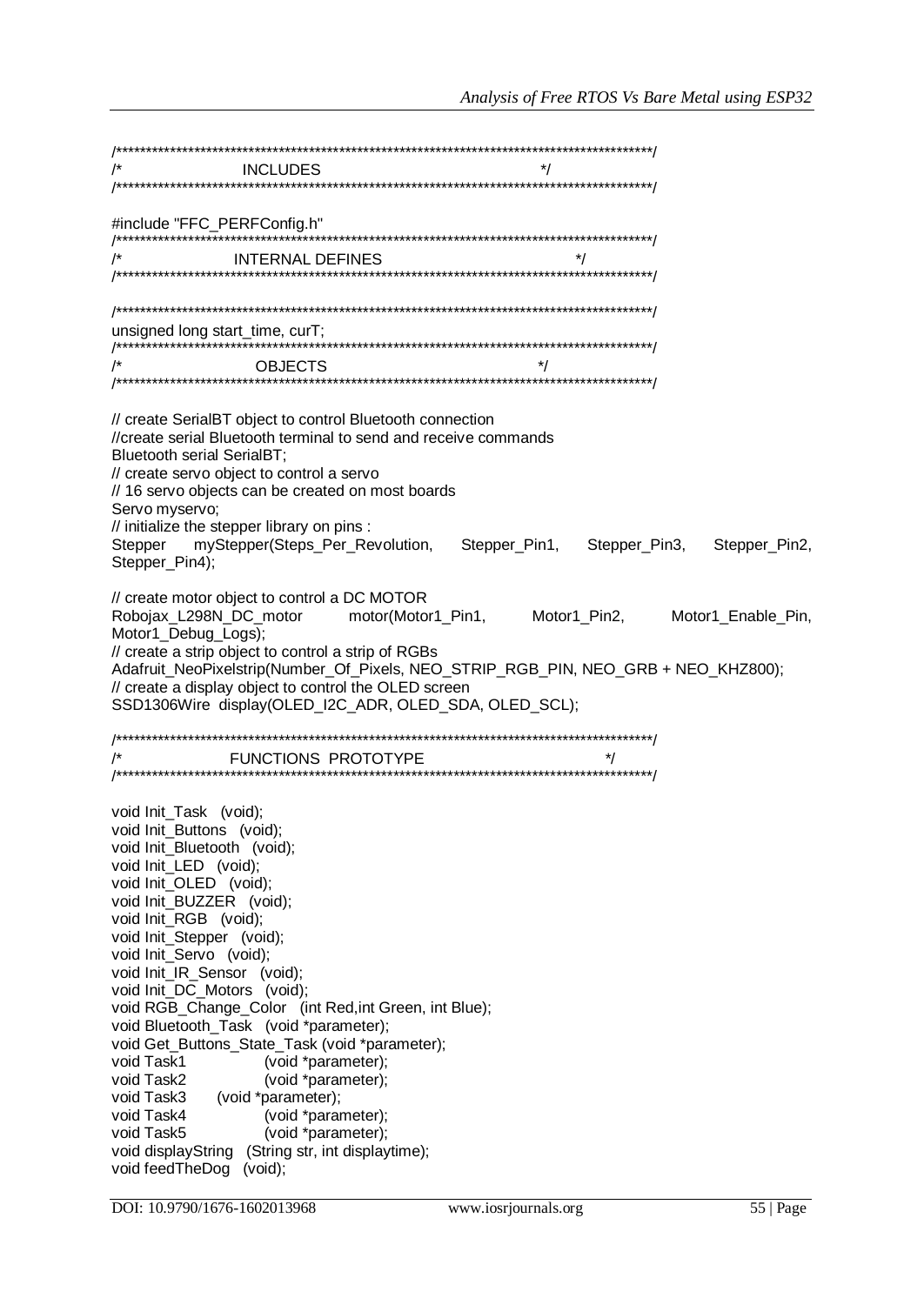```
void displayclear (void):
```

```
void setup()
Serial.begin(115200);
                  /**
 \prime^*\frac{1}{\sqrt{2}}CONFIGURATIONS
///call the initialization function
StatusIndicator_init();
Init Task();
Serial.println("setup done");
\}void loop()
{
 //int Start = millis();
 //Bluetooth_Task(NULL);
 //Task1(NULL);
 //Task2(NULL);
 //Task3(NULL);
 Task4(NULL);
\}void StatusIndicator_init(){
pinMode(LED1_Status_Pin, OUTPUT);
 //Serial.println("Status Runner");
\}int ledState = LOW;
void RunIndicator()
\{if (ledState == LOW) {
ledState = HIGH;
 \} else \{ledState = LOW;
  \mathcal{E}digitalWrite(LED1_Status_Pin, ledState);
//Serial.println("Status Runner");
\}FUNCTIONS DECLERATIONS
                                                           ^{\star}/***********/
```
/\*NOTES : this function initialize all of the pripherals and GPIOs  $^{\star}/$ /\*INPUTS : No INPUTS  $\frac{1}{\sqrt{2}}$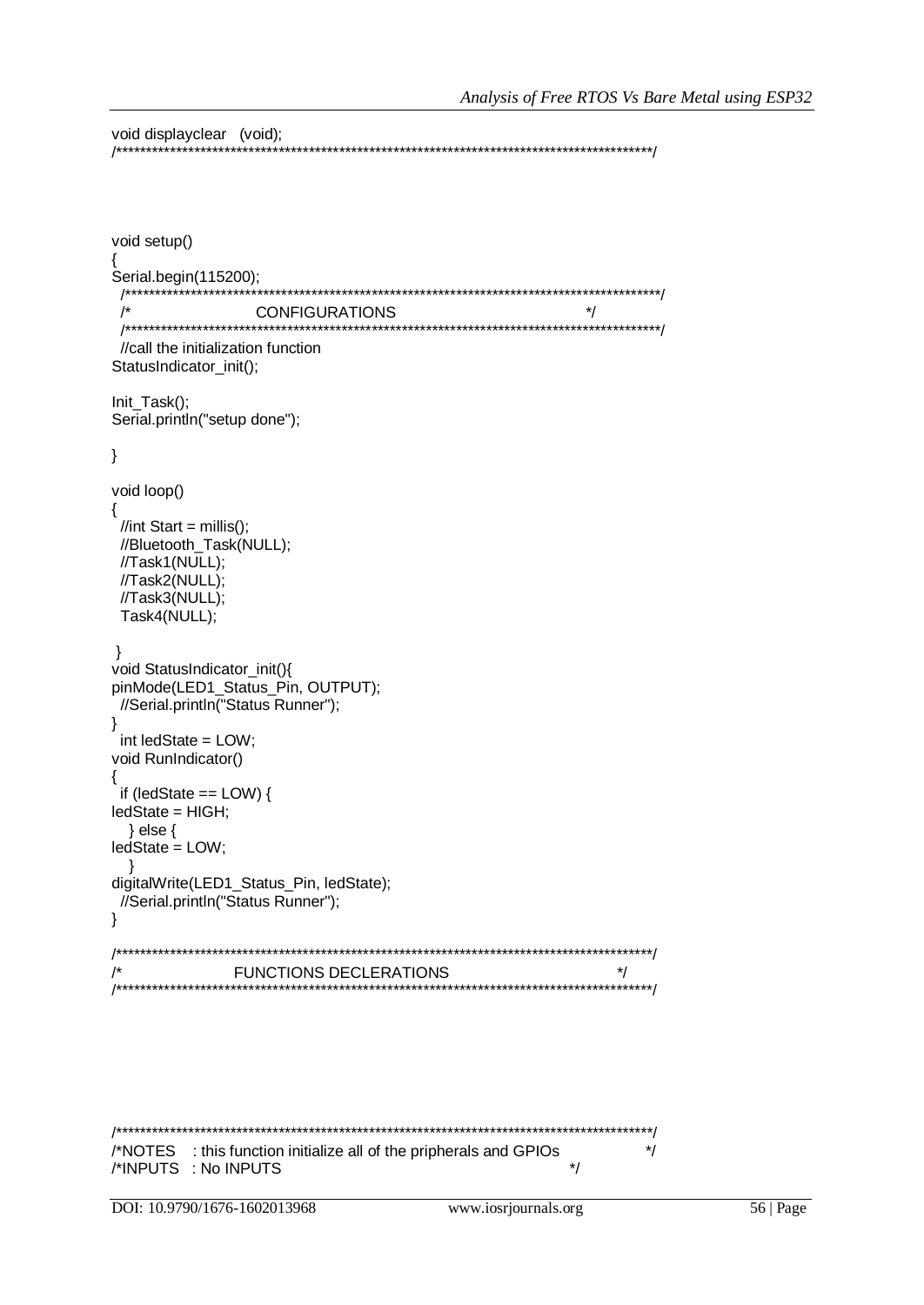| void IRAM_ATTR Init_Task (void)                                      |          |
|----------------------------------------------------------------------|----------|
|                                                                      |          |
| //serial monitor                                                     |          |
| RunIndicator();                                                      |          |
| //this function interferes with the other code part Init_OLED()      |          |
| //initializing bluetooth                                             |          |
| Init_Bluetooth();                                                    |          |
| RunIndicator();                                                      |          |
| //initializing buttons                                               |          |
| Init_Buttons();                                                      |          |
| //initialize led                                                     |          |
| Init_LED();                                                          |          |
| //initialize RGB strip                                               |          |
| Init_RGB();                                                          |          |
| //initialize Buzzer                                                  |          |
| Init_BUZZER();                                                       |          |
| RunIndicator();                                                      |          |
| //initialize stepper                                                 |          |
| Init_Stepper();                                                      |          |
| RunIndicator();                                                      |          |
| //initialize servo                                                   |          |
| Init_Servo();                                                        |          |
| RunIndicator();                                                      |          |
| //initialize DC motor;                                               |          |
| Init_DC_Motors();                                                    |          |
| RunIndicator();                                                      |          |
| //initialize IR sensor                                               |          |
| Init_IR_Sensor();                                                    |          |
| RunIndicator();                                                      |          |
| //initialize OLED screen                                             |          |
| Init_OLED();                                                         |          |
| RunIndicator();                                                      |          |
|                                                                      |          |
|                                                                      |          |
| ***********                                                          |          |
| /*NOTES: this function initialize the Bluetooth                      | $^*/$    |
| /*INPUTS : No INPUTS                                                 | */       |
| /*RETURNES : NO OUTPUTS<br>/**********                               |          |
|                                                                      |          |
| void IRAM_ATTR Init_Bluetooth(void)                                  |          |
|                                                                      |          |
| //Bluetooth device name, you can give it any name                    |          |
| SerialBT.begin("ESP32_Blutooth");                                    |          |
|                                                                      |          |
|                                                                      |          |
| /*NOTES : this function initialize Push Buttons pin as input pull up | */<br>*/ |
| /*INPUTS : No INPUTS                                                 |          |
| /*RETURNES : NO OUTPUTS                                              |          |
|                                                                      |          |
|                                                                      |          |
| void IRAM_ATTR Init_Buttons (void)                                   |          |
|                                                                      |          |
| //configure push buttons as input pull up                            |          |
| pinMode(Push_Button1, INPUT);                                        |          |
| pinMode(Push_Button2, INPUT);                                        |          |
|                                                                      |          |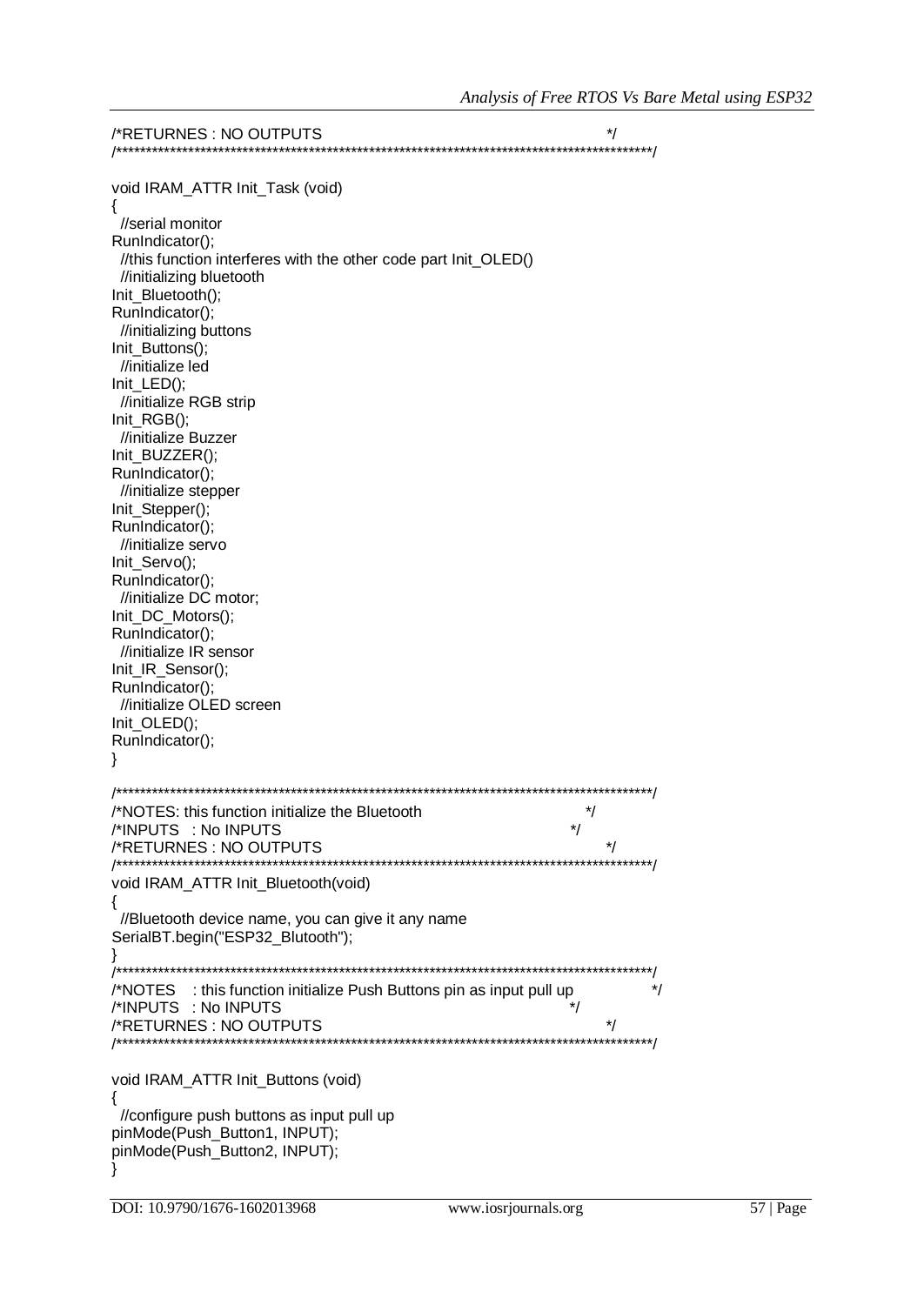/\*NOTES : this function initialize LED pins as outputs  $\star$  $\star$ / /\*INPUTS : No INPUTS  $\frac{1}{\sqrt{2}}$ /\*RETURNES: NO OUTPUTS void IRAM\_ATTR Init\_LED (void)  $\{$ //configure pins as output pinMode(LED1 Pin, OUTPUT); pinMode(LED2\_Pin, OUTPUT); pinMode(BT\_TSK\_LED, OUTPUT); ₹  $\frac{1}{\sqrt{2}}$ /\*NOTES : this function initialize OLED screen  $\star$ /\*INPUTS : No INPUTS  $^*/$ /\*RETURNES: NO OUTPUTS void IRAM ATTR Init OLED (void) // initialize OLED with I2C addr 0x3C or the address provided with your LCD display.init(); display.setFont(ArialMT\_Plain\_16); displayString("Booting Up", 0.5); delay(1000); displayclear(); //delay(1000);  $\}$ /\*NOTES : this function initialize the buzzer  $^*/$ /\*INPUTS : No INPUTS  $\star$ / /\*RETURNES : NO OUTPUTS  $^*/$ void IRAM\_ATTR Init\_BUZZER (void)  $\{$ // Configure BUZZER functionalities. ledcSetup(ledChannel, freq, resolution); ledcSetup(BUZZER CHANNEL, BUZZER Frequency, BUZZER Resoluation); // Attach BUZZER pin. ledcAttachPin(GPIO,Channel) ledcAttachPin(BUZZER\_Pin, BUZZER\_CHANNEL);  $\}$ /\*NOTES : this function initialize te RGB strip  $^{\star}/$ /\*INPUTS : No INPUTS  $^*/$  $\star$ /\*RETURNES: NO OUTPUTS void IRAM ATTR Init RGB (void) ₹ //INITIALIZE NeoPixel strip object (REQUIRED) strip.begin(); RGB\_Change\_Color(0, 0, 0);  $\}$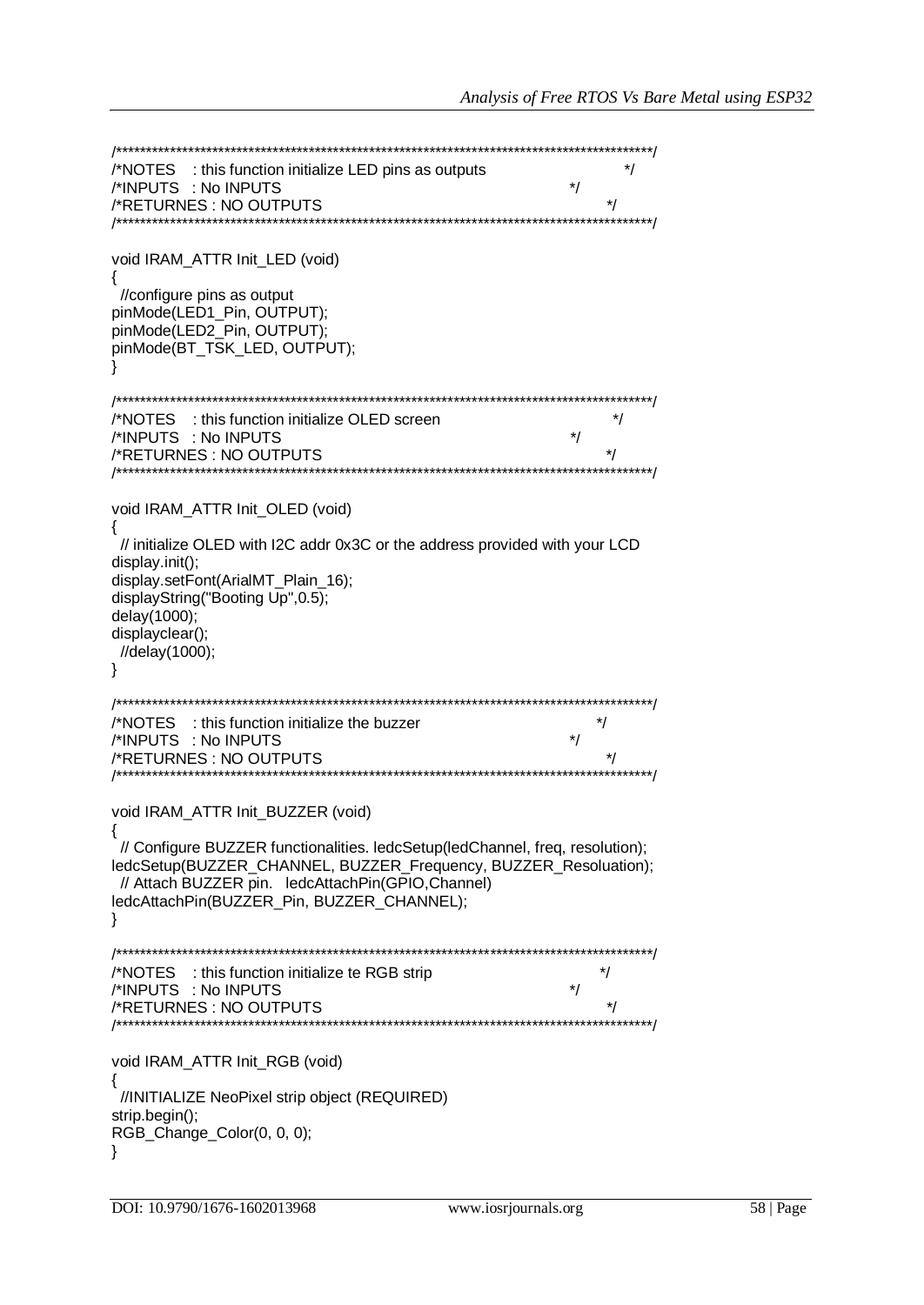/\*NOTES : this function initialize stepper motors  $^*/$ /\*INPUTS : No INPUTS /\*RETURNES: NO OUTPUTS  $\star$ / void IRAM ATTR Init Stepper (void)  $\{$ // set the speed at rpm: myStepper.setSpeed(Stepper Speed);  $\}$ /\*NOTES : this function initialize se servo motor  $\frac{1}{\sqrt{2}}$ /\*INPUTS : No INPUTS  $\star$ / /\*RETURNES : NO OUTPUTS  $\star$ void IRAM ATTR Init Servo (void)  $\{$ //initialize servo for esp32 // Allow allocation of all timers ESP32PWM::allocateTimer(0); ESP32PWM::allocateTimer(1); ESP32PWM::allocateTimer(2); ESP32PWM::allocateTimer(3); // Standard 50hz servo myservo.setPeriodHertz(50); // using default min/max of 1000us and 2000us // different servos may require different min/max settings // for an accurate 0 to 180 sweep //attach servo pin to the obect myservo.attach(Servo1 Pin, 100, 2000);  $\mathcal{E}$ /\*NOTES : this function initialize the DC motor  $^*/$  $\star$ /\*INPUTS : No INPUTS /\*RETURNES: NO OUTPUTS  $\overline{\phantom{a}}$ ,\*\*\*\*\*\*\*\*\*\*\*\*\*\*\*\*\*\*\*\*\*\*\*\*\*\*\*\*\*\*\*\*\*\* void IRAM\_ATTR Init\_DC\_Motors(void)  $\{$ // INITIALIZE motor object (REQUIRED) motor.begin();  $\}$ /\*NOTES : this function initialize IR Sensor and set it in receiving mode  $\star$ /\*INPUTS : No INPUTS  $\frac{1}{\sqrt{2}}$ /\*RETURNES: NO OUTPUTS \*\*\*\*\*\*\*\*\*/ void IRAM ATTR Init IR Sensor(void)  $\{$ // Start the receiver //IR Receiver.enableIRIn(); pinMode(IR\_Receive\_Pin,INPUT);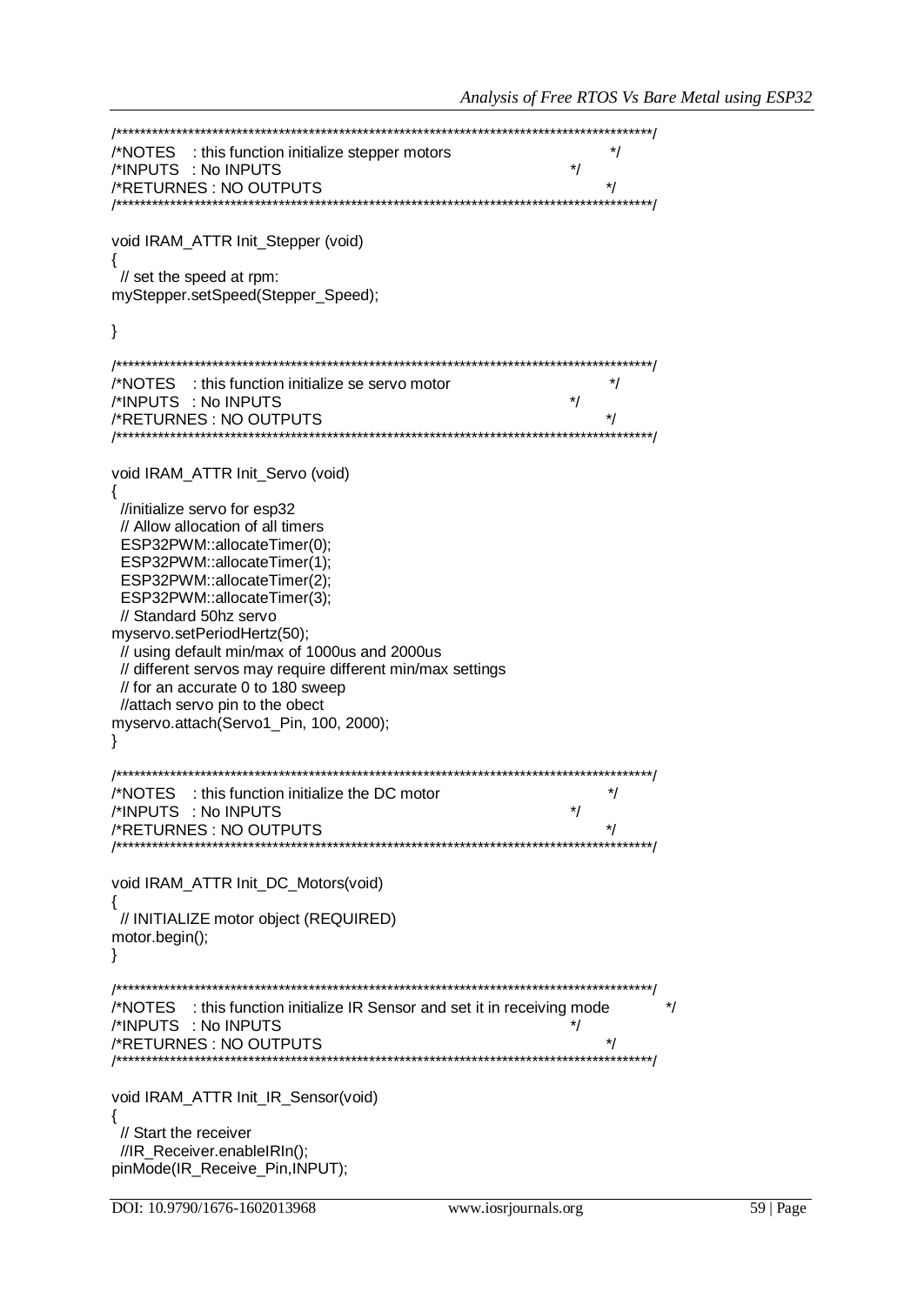$\mathcal{E}$ 

```
/*NOTES : this function Sets color to the RGB strip to activat any color set 255 or */
/* any desired brightness level to deactivate a color put o inits place
                                                             ^*//*INPUTS : RED, Green, Blue. respectevily
                                                        \frac{1}{\sqrt{2}}/*RETURNES: NO OUTPUTS
                       7*********void IRAM_ATTR RGB_Change_Color (int Red, int Green, int Blue)
RunIndicator();
// Set all pixel colors to 'off'
strip.clear();
for(int i=Number Of Pixels; i>=0; i--)
strip.setPixelColor(i, strip.Color(Red, Green, Blue));
∖
strip.show();
/*NOTES: task connects to a Bluetooth and gets data
                                                           ^*//*INPUTS : No INPUTS
                                                    ^*//*RETURNES: NO OUTPUTS
                                                        ^*/void IRAM_ATTR Bluetooth_Task(void *parameter)
\{//while(1)₹
RunIndicator();
 //cheack the blutooth is connected
 if (SerialBT.available())
Bluetooth_data = SerialBT.read();
  //start sending data to the mobile
SerialBT.write(Bluetooth_data);
  //update the bluetooth data with the received data
 \mathcal{E}void *vt = NULL;
 Task5(vt);
delay(100);
}
      /*NOTES : this task checks if the button is pressed or not if presed it updates its */
/* related flag. flag1 for button1, flag2 for button2
                                                       */
/*INPUTS : No INPUTS
                                                    \star/
                                                        \frac{1}{\sqrt{2}}/*RETURNES: NO OUTPUTS
void IRAM_ATTR Get_Buttons_State_Task (void *parameter){}
/*************************
                                                   \star/*NOTES : task actions are given in requirments
/*INPUTS : No INPUTS
                                                    \star/*RETURNES: NO OUTPUTS
                                                        \star/*******************************
```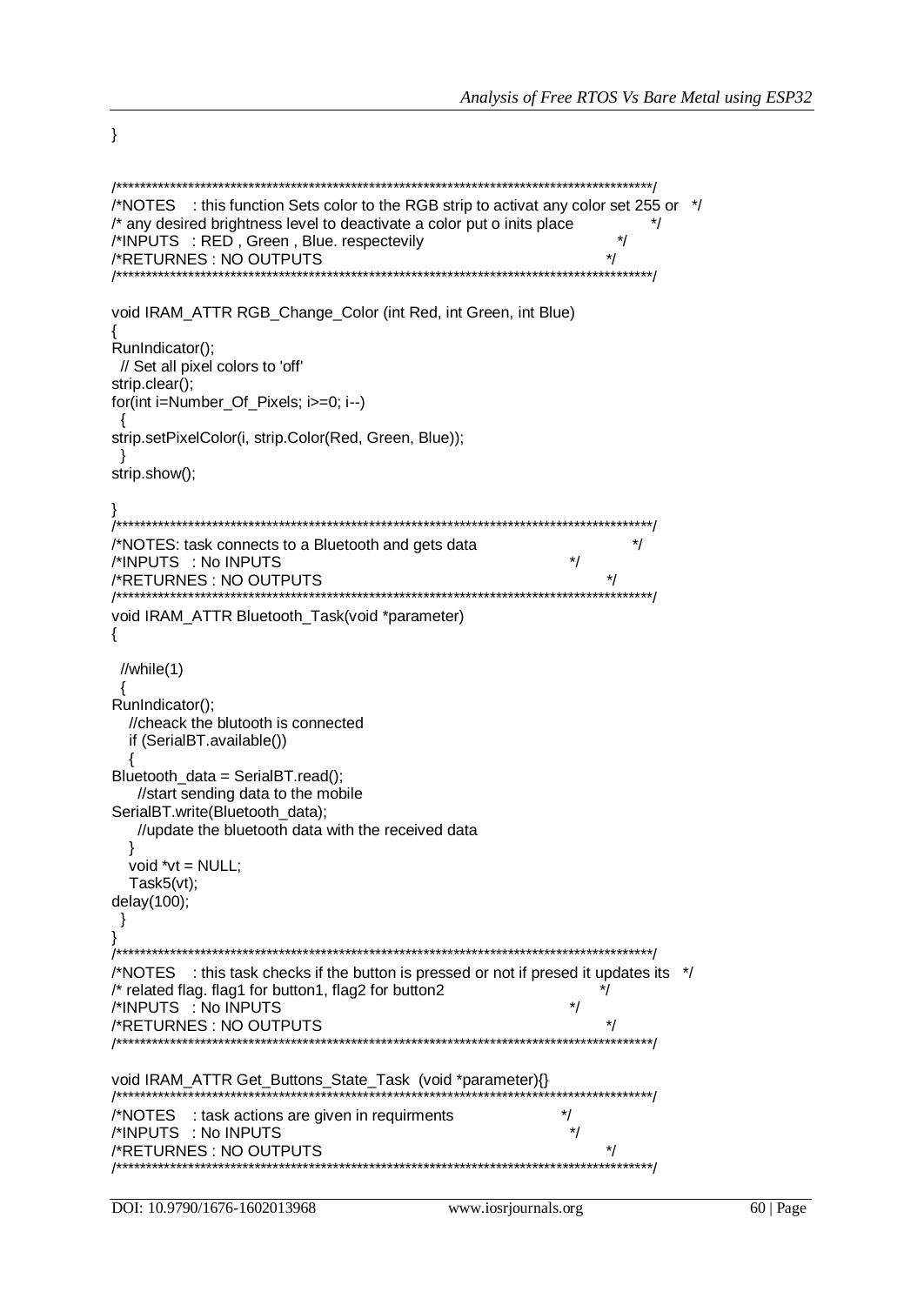```
void IRAM_ATTR Task1 (void *parameter)
 //while(1)\{RunIndicator();
  //turn on LEDs
digitalWrite(LED1_Pin,HIGH);
digitalWrite(LED2_Pin,LOW);
  ////set the buzzer tone to DO. ledcWriteTone(channel,freq)
ledcWriteTone(BUZZER_CHANNEL, BUZZER_Frequency_Tone1);
  //delay for 0.5 s
delay(500);
  //toggle LEDs
digitalWrite(LED1_Pin,LOW);
digitalWrite(LED2 Pin,HIGH);
  //change buzzer tone to MI
ledcWriteTone(BUZZER_CHANNEL, BUZZER_Frequency_Tone2);
  //delay for 0.5 sdelay(500);\mathcal{E}/*NOTES: task actions are given in requirements
                                                                     ^{\star}//*INPUTS : No INPUTS
                                                               \frac{1}{\sqrt{2}}\star/*RETURNES : NO OUTPUTS
                                                       \prime^*void IRAM_ATTR Task2 (void *parameter)
\{int schedTime;
 //while(1)\{//unsigned long start_time, curT;
start_time = micros();
  bool ButtonPressed = false;
RunIndicator();
  //check if the button1 is pressed or not
  if (digitalRead(Push_Button2) == 1){
   // to handel debouncing
   //Aman:while(digitalRead(Push Button2) == 0);
delay(50);if (digitalRead(Push_Button2) == 1){
    //update flage state to indicate its pressed
ButtonPressed = true;
   \}<sup>)</sup>
  if (ButtonPressed == true)
  \{//set the angle to the servo
myservo.write(Servo High Angle);
displayString("Danger",1);
  <sup>}</sup>
  else
   // display nothing on the LCD
displayclear();
```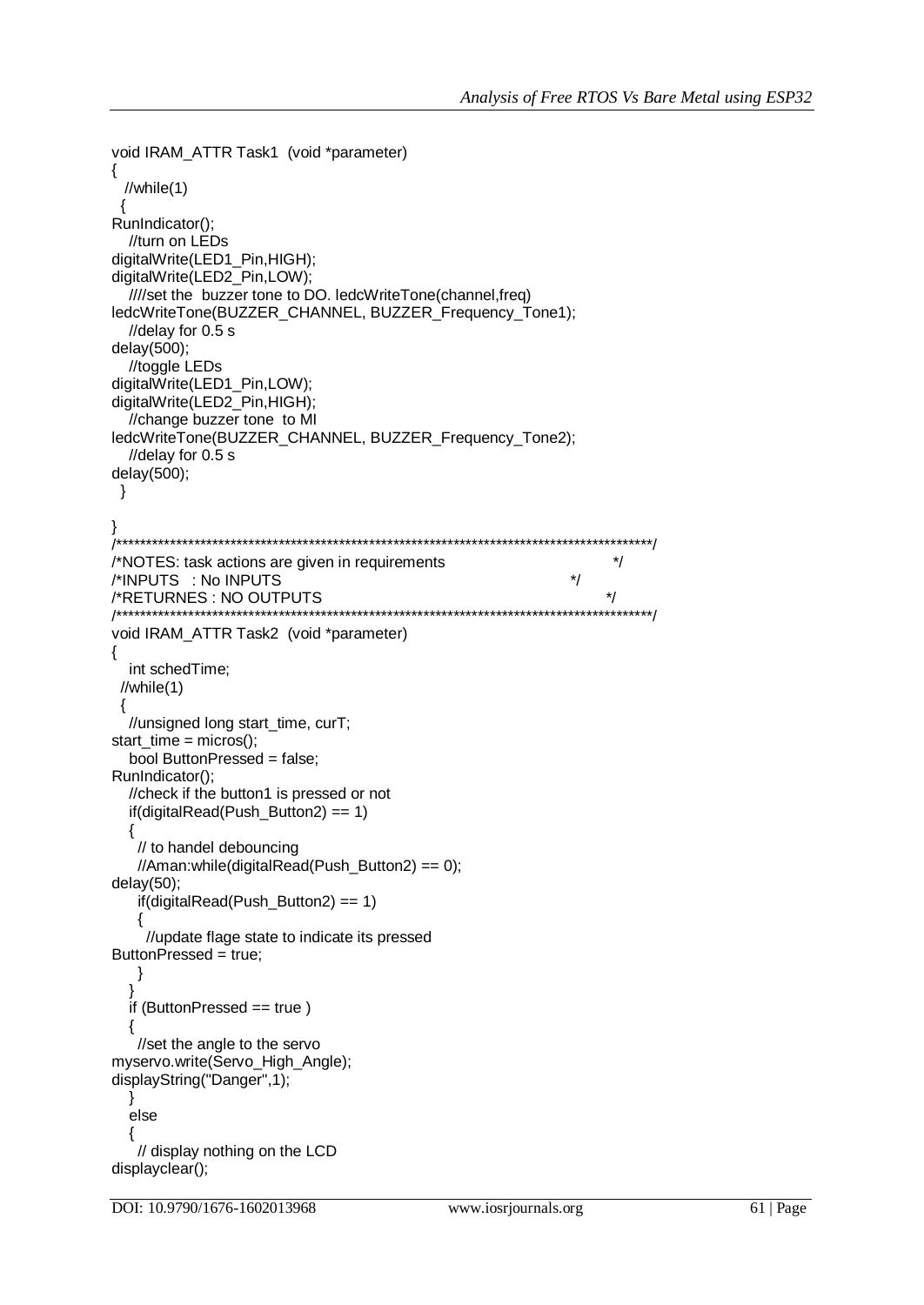```
//set the servo in its Low position
myservo.write(Servo_Low_Angle);
delay(100);schedTime = start_time-curT;
curT = micros();Serial.printf("Task 2 start time %lu Stop %luExecTime %d Schd Time %d\r\n", start time ,curT,
curT - start_time, schedTime);
curT = micros();\}\}/*NOTES: task actions are given in requirements
                                                               \frac{1}{\sqrt{2}}/*INPUTS : No INPUTS
                                                          \frac{1}{\sqrt{2}}\star/
/*RETURNES: NO OUTPUTS
void IRAM_ATTR Task3 (void *parameter)
ł
 int schedTime;
start_time = micros();//while(1)//disableCore0WDT();
 // disableCore1WDT();
  //disableLoopWDT();
feedTheDog();
RunIndicator();
  bool ButtonPressed = false;
RunIndicator();
  //check if the button1 is pressed or not
  if(digitalRead(Push Button1) == 1)
  \{// to handel debouncing
delay(10);if(digitalRead(Push Button1) == 1)
   \{//update flage state to indicate its pressed
ButtonPressed = true;
   \}\}feedTheDog();
if(ButtonPressed){
feedTheDog();
   //RGB (Green)
RGB_Change_Color (0, 255, 0);
feedTheDog();
   // Stepper motor rotate CW
myStepper.step(Steps_Per_Revolution);
feedTheDog();
   //delay for 5sdelay(5000);
   //Before Rotating Stepper change colour to blue
RGB_Change_Color(0, 0, 255);
feedTheDog();
   // Rotate Stepper Back
```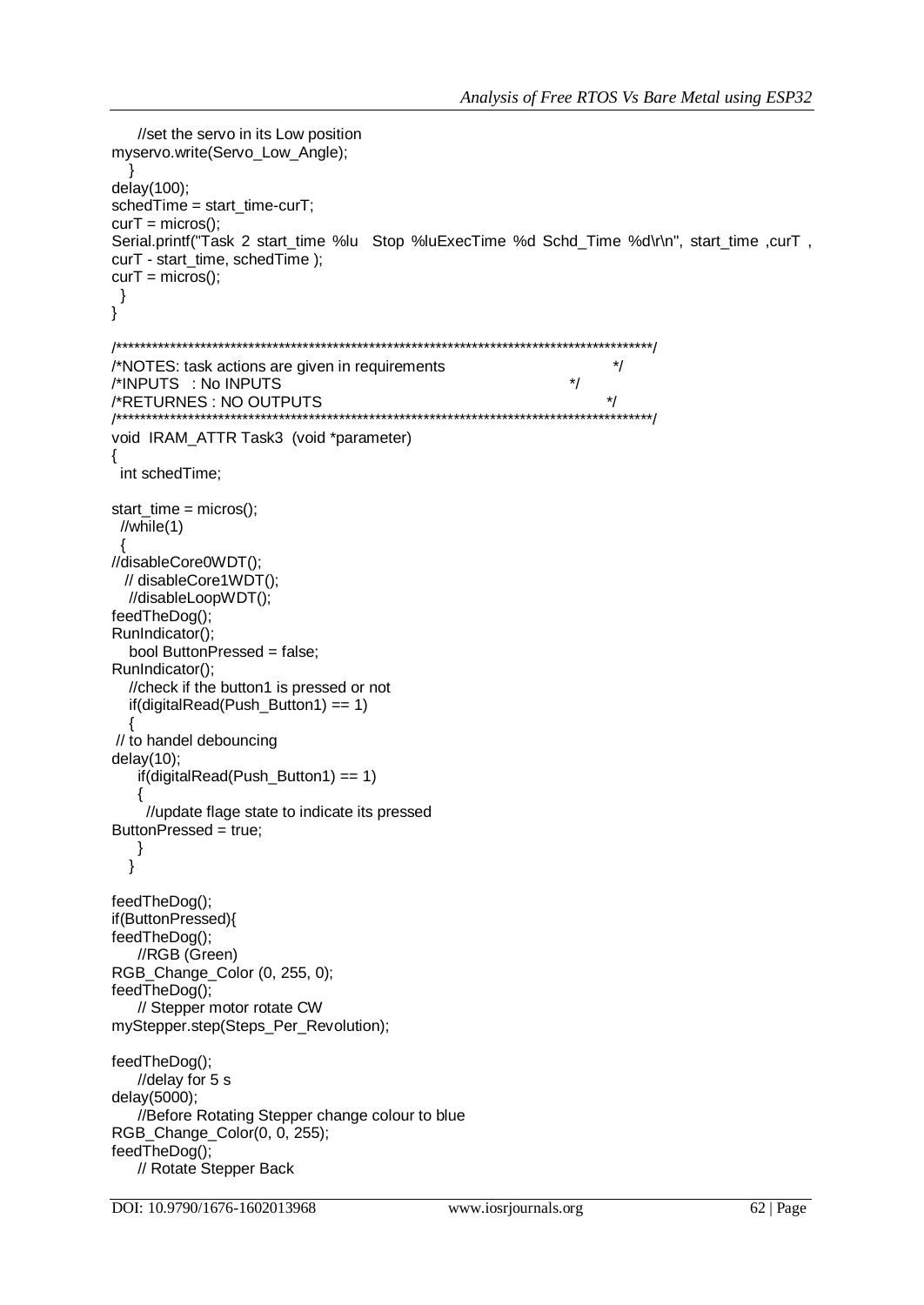```
myStepper.step(-Steps Per Revolution):
feedTheDog();
  - }
else
RGB_Change_Color(0, 0, 0);
feedTheDog();
  //enableCore0WDT();
  //enableCore1WDT();
  //enableLoopWDT();
\}sched Time = start time-curT;
curT = micros();
Serial.printf("Task 3 start time %lu Stop %luExecTime %d Schd Time %d\r\n", start time .curT,
curT - start time, schedTime);
curT = micros();
\}^*//*NOTES : task actions are given in requirments
/*INPUTS : No INPUTS
                                                    \star\star/*RETURNES: NO OUTPUTS
\star/*NOTES : task actions are given in requirments
/*INPUTS : No INPUTS
                                                     ^*/^*//*RETURNES: NO OUTPUTS
                       void IRAM ATTR Task4 (void *parameter)
\{int schedTime:
 //while(1)//unsigned long start_time, curT;
start_time = micros();\{RunIndicator();
  //Check if received data is available and if yes, try to decode it.
  //Decoded result is in the receiver. decoded data structure.
  int input Val = digital Read (IR Receive Pin);
  //check the recived data between 0 and 500
  if(!inputVal)
  {
   //DC Motor rotate left
motor.rotate(motor1, DC_Motor_Speed, CCW);//run motor1 at 10% speed in CCW direction
delay(1000);
motor.brake(motor1);
delay(500);- Y
delay(50);sched Time = start time-curT;
curT = micros();
Serial.printf("Task 4 start_time %lu Stop %luExecTime %d Schd_Time %d\r\n", start_time ,curT,
curT - start_time, schedTime);
curT = micros();
```

```
\}
```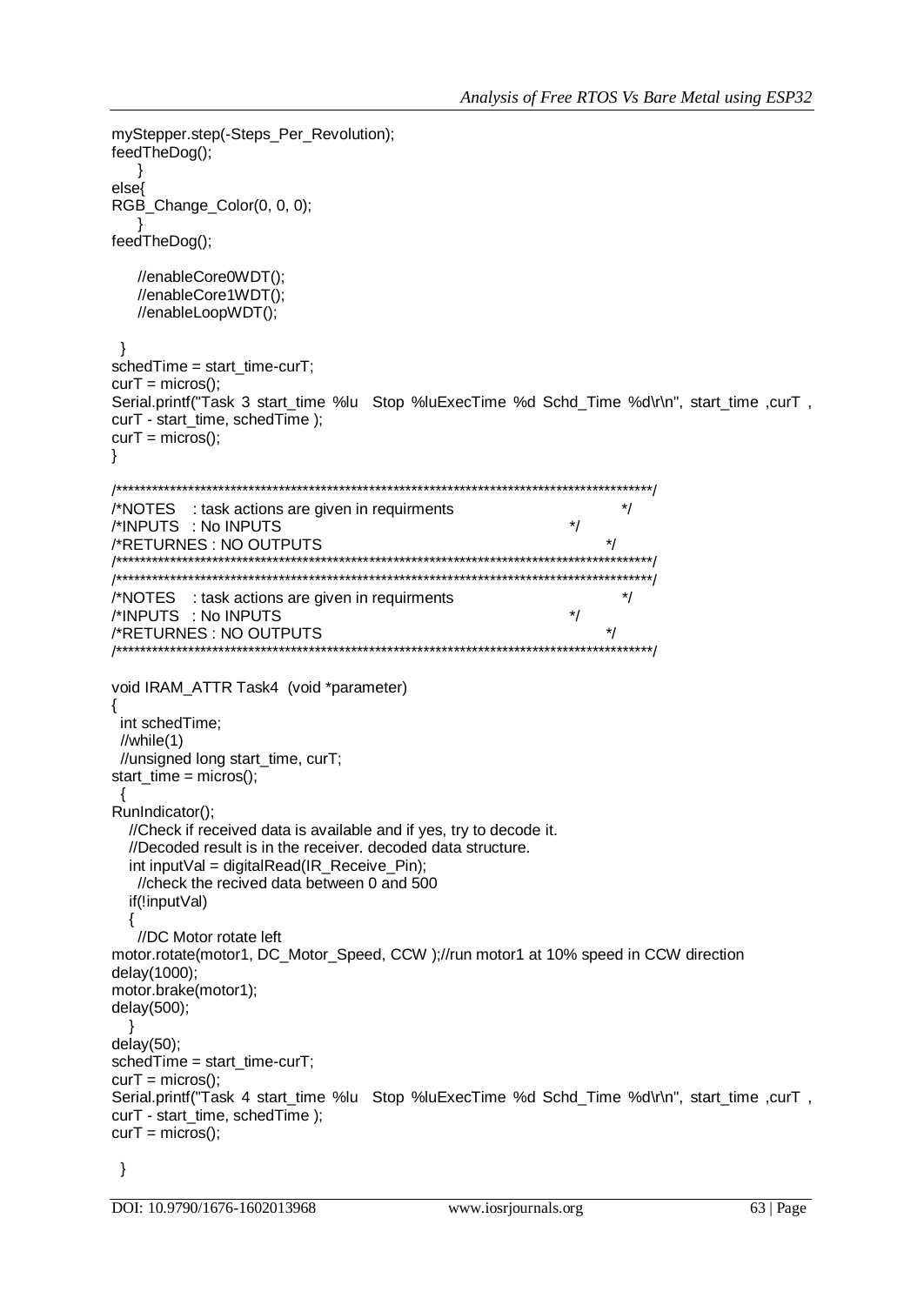}

```
/*****************************************************************************************/
/*NOTES : task controls DC motor based on the received data from bluetooth */
/*INPUTS :No INPUTS */
/*RETURNES : NO OUTPUTS */
/*****************************************************************************************/
void IRAM_ATTR Task5 (void *parameter)
{
RunIndicator();
if((Bluetooth_data == 'A') \parallel (Bluetooth_data == 'a'))
\{int N = 2:
    //Blink N times BT TASK LED
for(int i = 0; i< N; i++){
digitalWrite(BT_TSK_LED,HIGH);
delay(500);
digitalWrite(BT_TSK_LED,LOW);
delay(500);
    }
   }
   else if ((Bluetooth_data == 'B') || (Bluetooth_data == 'b'))
   {
   int N = 5;
    //Blink N times BT TASK LED
for(int i = 0; i< N; i++){
digitalWrite(BT_TSK_LED,HIGH);
delay(100);
digitalWrite(BT_TSK_LED,LOW);
delay(100);
    }
   }
}
-<br>-<br>-
/*NOTES : Function to print string on display */
/*INPUTS : Display Strting */
/*RETURNES : NO OUTPUTS */
/*****************************************************************************************/
void displayString(String str,intdisplaytime){
displayclear();
 if(str.length() > 0) {
display.setTextAlignment(TEXT_ALIGN_LEFT);
display.drawString(0, 10, str);
   // Display it on the screen
display.display();
   delay(displaytime*1000);
 }
};
void displayclear()
{
for(int i=0;i<5000000;i++);
display.init();
display.display();
}
void feedTheDog(){
```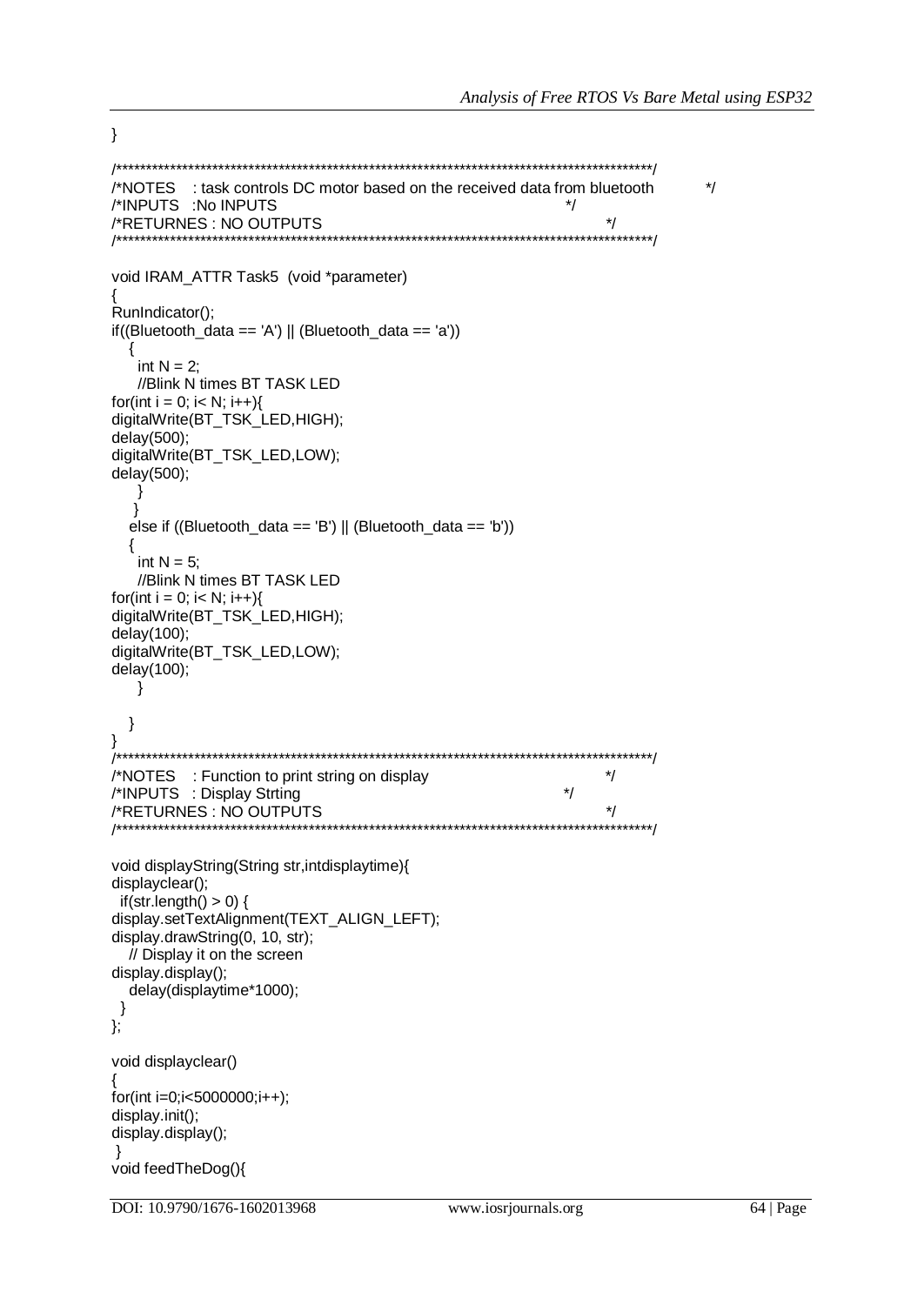| $\frac{1}{2}$ // feed dog 0                               |                        |
|-----------------------------------------------------------|------------------------|
| TIMERG0.wdt_wprotect=TIMG_WDT_WKEY_VALUE; // write enable |                        |
| TIMERG0.wdt feed=1;                                       | $\frac{1}{2}$ feed dog |
| TIMERG0.wdt_wprotect=0;                                   | // write protect       |
| $\frac{1}{2}$ feed dog 1                                  |                        |
| TIMERG1.wdt_wprotect=TIMG_WDT_WKEY_VALUE; // write enable |                        |
| TIMERG1.wdt_feed=1;                                       | $\frac{1}{2}$ feed dog |
| TIMERG1.wdt_wprotect=0;                                   | // write protect*/     |
|                                                           |                        |

## FFC\_PERPH\_CONFIG.h

#include "FFC\_PINConfig.h"  $/$ **INCLUDES**  $\frac{1}{\sqrt{2}}$ 

#ifndef\_FFC\_PERF\_CONFIG #define\_FFC\_PERF\_CONFIG

#include "FFC\_PINConfig.h"

//macro to check if the bluetooth is enabled or not #if !defined(CONFIG\_BT\_ENABLED) || !defined(CONFIG\_BLUEDROID\_ENABLED) #error Bluetooth is not enabled! Please run `make menuconfig` to and enable it #endif

| /* | VARIABLES DEFINETIONS | $\star$ |
|----|-----------------------|---------|
|    |                       |         |

char Bluetooth\_data;

//\*\* IR SENSOR \*\* #define IR\_Receive\_Pin  $A2$ 

| //** BUTTONS **      |    |
|----------------------|----|
| #define Push Button1 | A3 |
| #define Push Button2 | A4 |

| $\frac{1}{4}$ LED **    |                |
|-------------------------|----------------|
| #define LED1 Status Pin | 2              |
| #define LED1 Pin        | O <sub>2</sub> |
| #define LED2 Pin        | O <sub>3</sub> |
| #define BT TSK LED      | A7 //O10       |

| //** Stepper **              |                                                                             |
|------------------------------|-----------------------------------------------------------------------------|
| #define Stepper_Pin1         | A8//O6                                                                      |
| #define Stepper_Pin2         | A9//O7                                                                      |
| #define Stepper Pin3         | A10//O8                                                                     |
| #define Stepper_Pin4         | A11/09                                                                      |
|                              | // change this to fit the number of steps per revolution to make 360 degree |
| #define Steps_Per_Revolution | 500                                                                         |
| #define Stepper_Speed        | 13 //set the stepper speed in rpm                                           |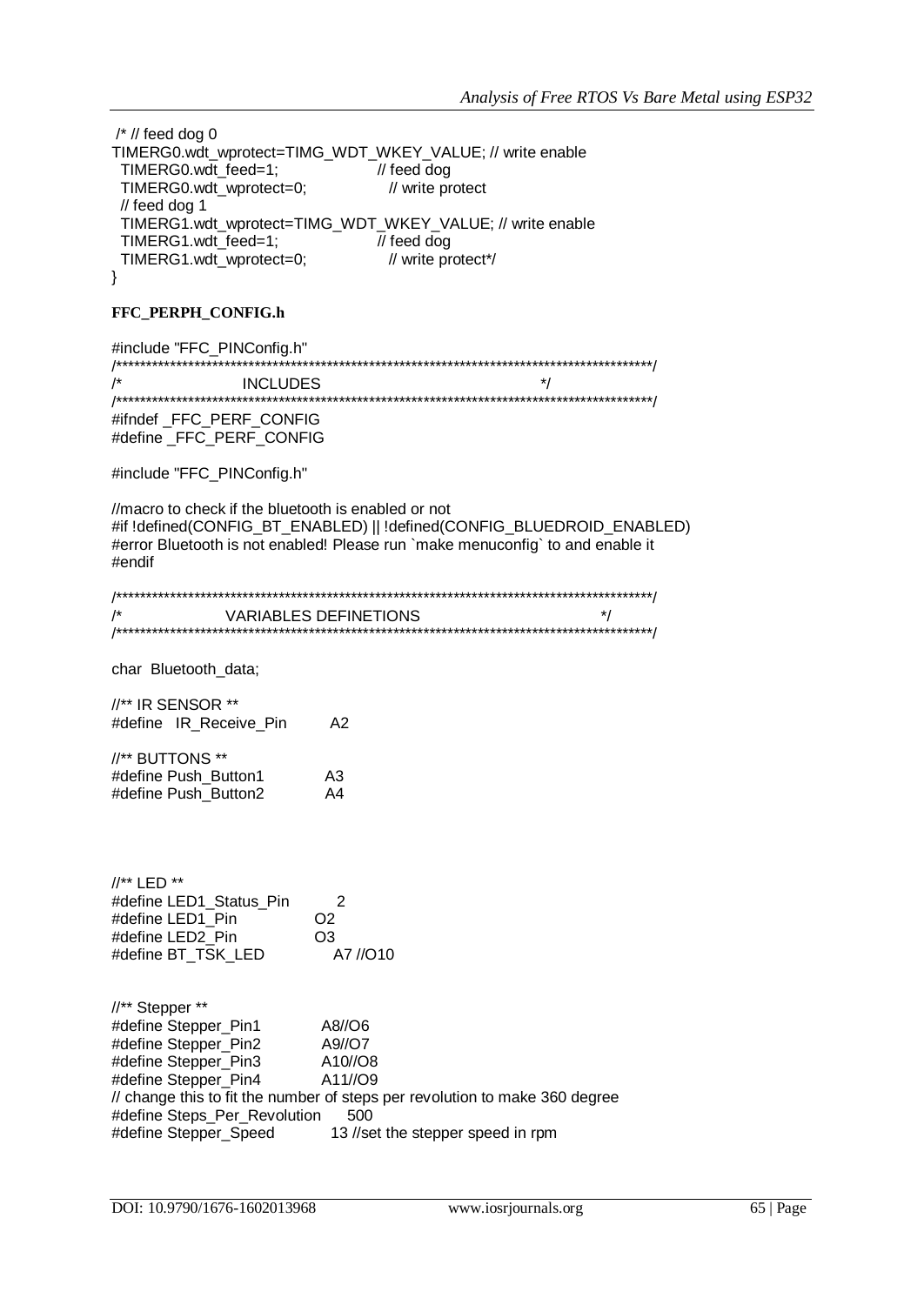//\*\* Servo \*\* // Recommended PWM GPIO pins on the ESP32 include 2,4,12-19,21-23,25-27,32-33 #define Servo1\_Pin PWM3<br>#define Servo High Angle 180 #define Servo\_High\_Angle #define Servo\_Low\_Angle 0 //\*\* DC MOTOR \*\* // motor1 settings #define Motor1\_Debug\_Logs 0 #define Motor1\_Enable\_Pin PWM4 //channel that will be used to generate PWM internally #define Motor1\_Pin1 O4 #define Motor1\_Pin2 #define motor1 1 // do not change<br>#define CW 1 // do not change  $1$  // do not change #define CCW 2 // do not change #define DC\_Motor\_Speed 40 //\*\* Buzzer \*\* #define BUZZER\_CHANNEL 3 //channel that will be used to generate PWM internally<br>#define BUZZER Pin 01 //the GPIO pin that we will use to get the output to the buz O1 //the GPIO pin that we will use to get the output to the buzzer #define BUZZER\_Frequency\_Tone1 262 //the frequency for DO #define BUZZER\_Frequency\_Tone2 330 //the frequancy for MI #define BUZZER\_Resoluation12 //pwmresoluation #define BUZZER\_Frequency 1000//pwmfrequancy //\*\* RGB strip \*\* //Please note DO NOT connect the VCC and the GND of the strip with the 5v and the GND of the ESP32. //use an external power supply. // Which pin on the ESP is connected to the NeoPixels? #define NEO\_STRIP\_RGB\_PIN O7 //O11 #define Number\_Of\_Pixels 30 //\*\* OLED 0.96INCH\*\* // in case you dont have a reset in your OLED weite -1 instead of pin number //note connect SDA with the D21 in ESP32 and SCL D22 #define OLED\_RESET -1 #define SCREEN\_WIDTH 128 // OLED display width, in pixels #define SCREEN\_HEIGHT 64 // OLED display height, in pixels #define OLED\_I2C\_ADR 0x3c // OLED I2C ADDERESS #define OLED\_SDA SDA1 #define OLED\_SCL SCL1 #endif **FFC\_PIN\_CONF.h** /\*\*\*\*\*\*\*\*\*\*\*\*\*\*\*\*\*\*\*\*\*\*\*\*\*\*\*\*\*\*\*\*\*\*\*\*\*\*\*\*\*\*\*\*\*\*\*\*\*\*\*\*\*\*\*\*\*\*\*\*\*\*\*\*\*\*\*\*\*\*\*\*\*\*\*\*\*\*\*\*\*\*\*\*\*\*\*\*\*/ /\* INCLUDES \*/ /\*\*\*\*\*\*\*\*\*\*\*\*\*\*\*\*\*\*\*\*\*\*\*\*\*\*\*\*\*\*\*\*\*\*\*\*\*\*\*\*\*\*\*\*\*\*\*\*\*\*\*\*\*\*\*\*\*\*\*\*\*\*\*\*\*\*\*\*\*\*\*\*\*\*\*\*\*\*\*\*\*\*\*\*\*\*\*\*\*/ #ifndef FFC PINCONFIG H #define \_FFC\_PINCONFIG\_H #include <SPI.h> #include <Wire.h>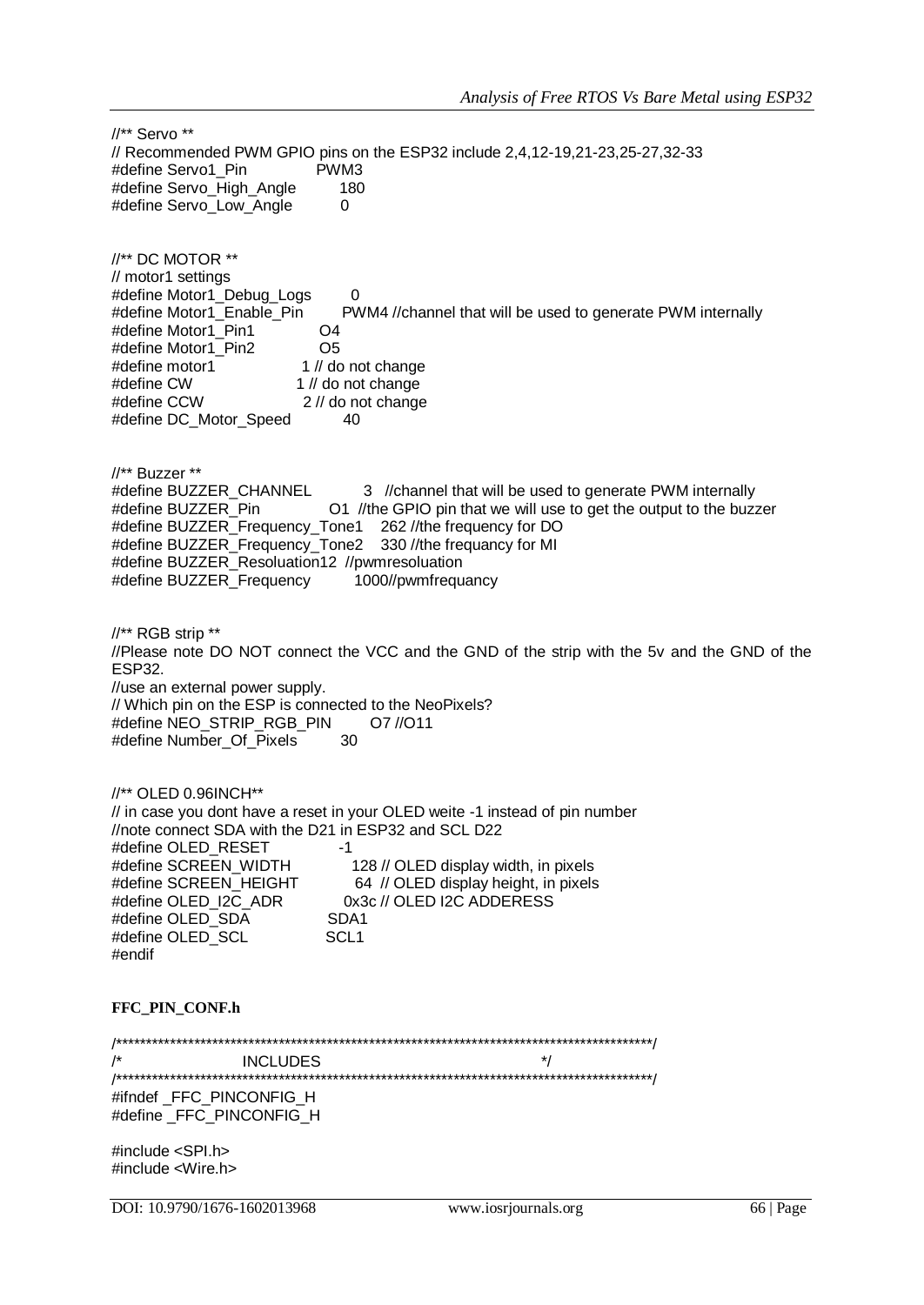#include <Stepper.h> #include <ESP32Servo.h> //#include <Adafruit\_GFX.h> #include <BluetoothSerial.h> #include <Wire.h> #include "SSD1306Wire.h" #include <Adafruit\_NeoPixel.h> #include <Robojax\_L298N\_DC\_motor.h> //INPUTS #define A0 36 //\*\*[Do Not Use-Crash on device] #define A1 39 #define A2 34 // IR\_Receive\_Pin #define A3 35 // Push button1 #define A4 32 // Push button2 #define A5 33 #define A6 25 #define A7 26 // BT\_TSK\_LED #define A8 27 // Stepper Pin1//\*\*[Re-Confed As O/P] #define A9 14 // Stepper Pin2//\*\*[Re-Confed As O/P] #define A10 12 // Stepper Pin3//\*\*[Re-Confed As O/P] #define A11 13 // Stepper Pin4//\*\*[Re-Confed As O/P] //OUTPUTS #define O0 19 // [Occupied as PWM4 initialized in PWN section] #define O1 18 // BUZZER\_Pin #define O2 5 // LED1\_Pin #define O3 17 // LED2\_Pin #define O4 16 // Motor1\_Pin1 #define O5 4 // Motor1\_Pin2 #define O6 (int)(2) //\*\*[On Board LED - Not Usable] #define O7 15 // NEO\_STRIP\_RGB\_PIN #define O8 0 //\*\*[not usaable- unavailable pinout on breakout board ] #define O9 8 //\*\*[not usaable- used by Bootloader ] #define O10 7 //\*\*[not usaable- used by Bootloader 1 #define O11 6 //\*\*[not usaable- used by Bootloader ] //PWM #define PWM0 9 //\*\*[not usaable- used by Bootloader ] #define PWM1 10 //\*\*[not usaable- used by Bootloader ] #define PWM2 11 //\*\*[not usaable- used by Bootloader ] #define PWM3 23 // Servo1 Pin/ pwm channel 1 #define PWM4 O0 //I2C #define SDA1 21 //SDA OLED Pin #define SCL1 22 //SCL OLED Pin // UART

#define UART0\_TX 1 #define UART0\_RX 3

#endif

# **V. Conclusion**

There are many reasons why a developer should plan to use an RTOS. In many circumstances, a basic bare-metal scheduler will do average enough to perform basic tasks. In connected and IoT applications, where complex connectivity stacks need to be included, beginning with an RTOS. Many modern embedded systems that are becoming to be internet-connected have more complex scheduling needs than a typical stand-alone system. A few example components include file systems, USB, TCP/IP, and GUI components just to call a few of. Attempting to integrate these components into a bare-metal system wouldn't only be time-consuming but